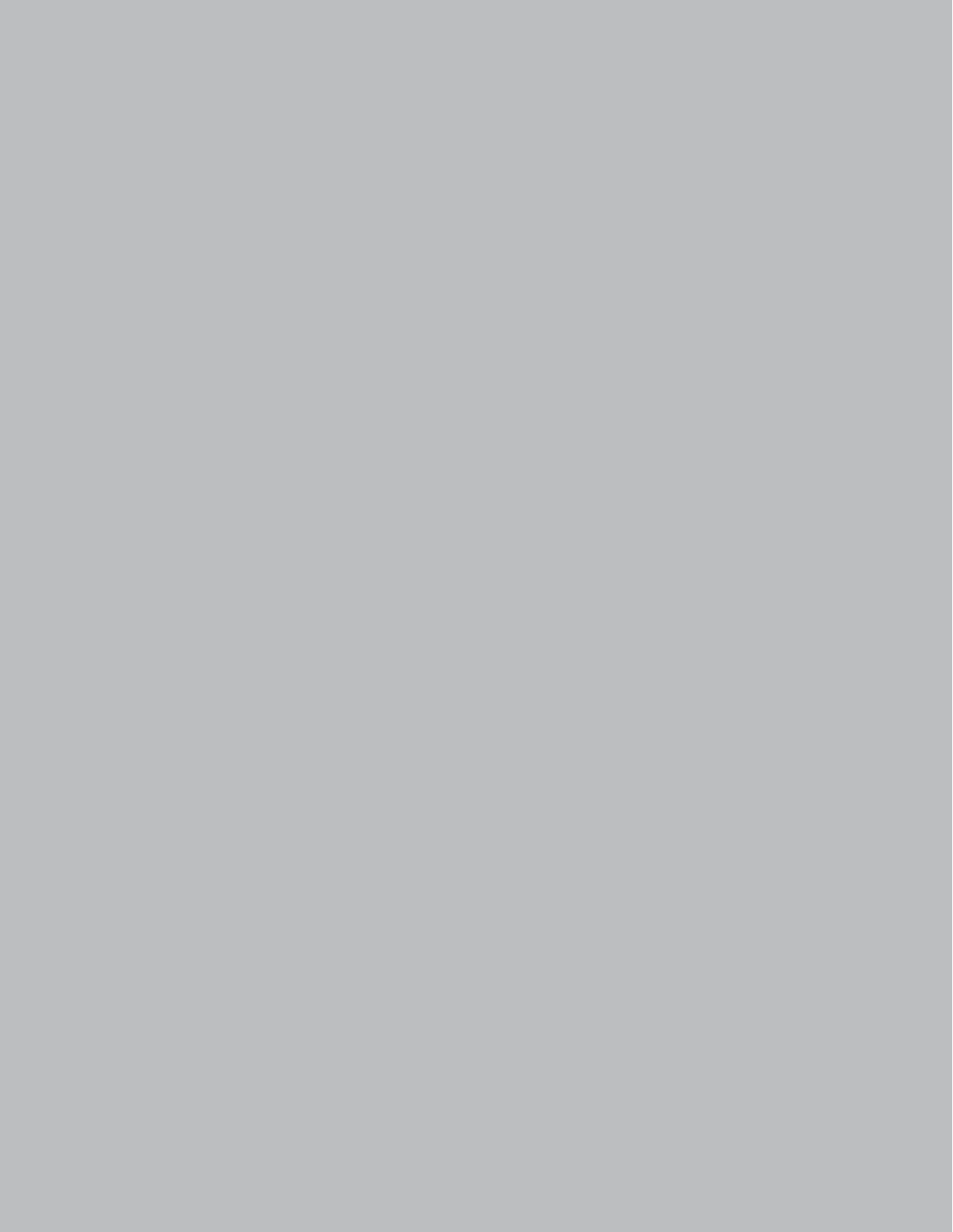

# **Supporting safety-net providers**

## **Chapter summary**

The Medicare program strives to ensure access to care for all beneficiaries and to adequately compensate providers for providing that access. The beneficiaries with the greatest health care needs are often low-income Medicare beneficiaries with the fewest personal resources to address those needs, making it critical to ensure that these beneficiaries have access to a safety net of health care providers. However, treating low-income beneficiaries might entail extra costs that are not sufficiently reflected in Medicare's standard payment systems and can generate lower revenues for providers. In addition, public payers (including Medicare and Medicaid) in certain sectors have lower payment rates than commercial insurance, making it more difficult for providers who are substantially dependent on public payers to compete with other providers for labor. The Commission is concerned that the concentration of low-income beneficiaries or patients with public insurance among certain providers may create an undue financial strain on these providers and could result in diminished access to or quality of care for beneficiaries. But implementing large, across-the-board payment rate increases to support this subset of providers would be an inefficient use of scarce Medicare resources. For these reasons, the Commission has begun a body of work examining safety-net providers, including exploring how they should

#### **In this chapter**

- A conceptual framework for identifying safety-net providers
- A conceptual framework for determining the need for new Medicare safety-net funding
- Identifying low-income Medicare beneficiaries
- Safety-net hospitals' greater financial challenges and risk of closure suggest need for revisions to Medicare safety-net funding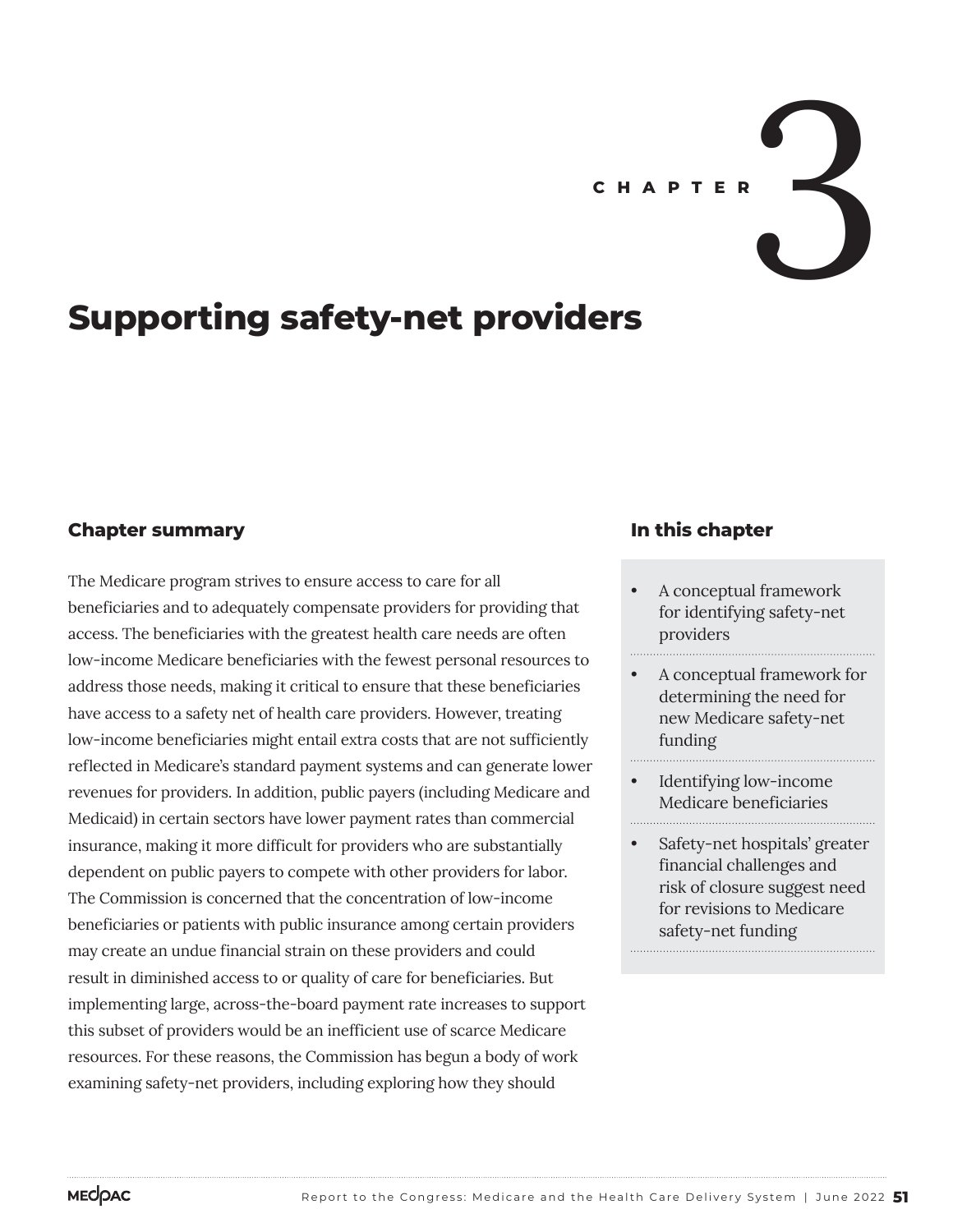be defined and how the Medicare program can best support their critical missions.

To identify safety-net providers and evaluate whether new Medicare safety-net funding might be warranted in a health care sector, we developed a conceptual framework intended to be applicable across multiple sectors. We identify safety-net providers as those that disproportionately serve (1) low-income Medicare beneficiaries who are less profitable to care for than the average beneficiary or (2) uninsured patients or patients with public insurance who are not materially profitable. A provider that serves a disproportionate share of patients with above-average profitability (even if those patients are low-income Medicare patients) would not meet our criteria for being a safety-net provider.

We also developed a conceptual framework for determining whether the Medicare program should allocate new funding to support identified safetynet providers. Medicare should spend additional funds to support safety-net providers only if:

- low-income beneficiaries are at risk of negative outcomes (e.g., access problems due to provider closures) without additional funding;
- Medicare is not a materially profitable payer in the sector; and
- current payment adjustments cannot be redesigned to adequately support safety-net providers.

By separating the identification of safety-net providers and the determination of whether new Medicare funds should be allocated to support them, these frameworks allow the Commission to broadly identify safety-net providers while recognizing that new Medicare funding is not warranted in all instances.

Our definition of low-income beneficiaries includes all those who are eligible for full or partial Medicaid benefits and those who do not qualify for Medicaid benefits in their states but who receive the Part D low-income subsidy (LIS) because they have limited assets and an income below 150 percent of the federal poverty level. Collectively, we refer to this population as "LIS beneficiaries" because those who receive full or partial Medicaid benefits are automatically eligible to receive the LIS. To identify hospitals' low-income populations, we use the LIS as the definition of "low income" because it reduces the impact of variation in state Medicaid policies. Our analysis found that, compared with the full Medicare population, LIS beneficiaries are three times as likely to be disabled and are twice as likely to be Black or Hispanic. Given the demographic mix of the LIS population, directing safety-net funds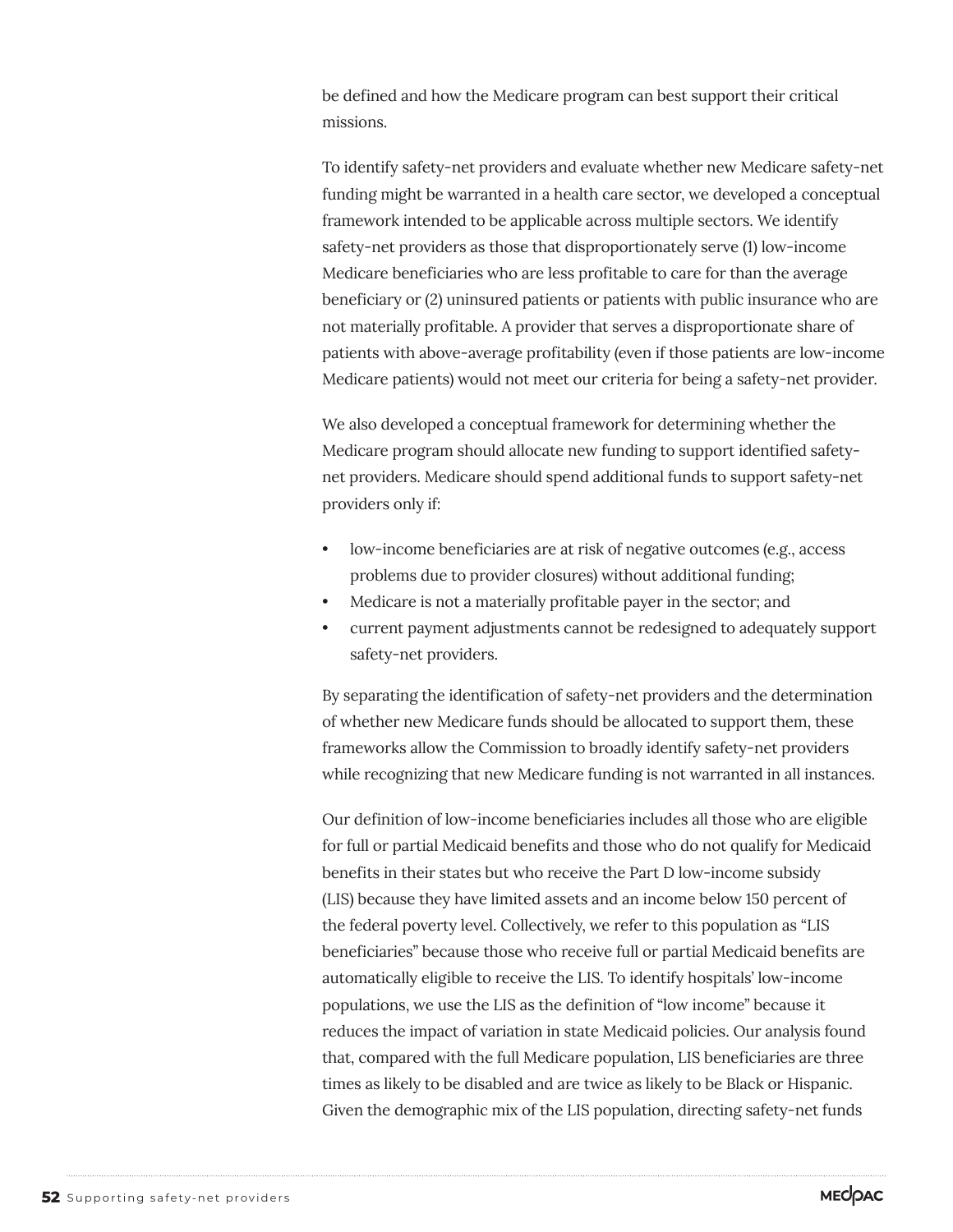to LIS patients' providers could promote greater equity in access to care and quality across demographic groups.

#### **Applying our framework to safety-net hospitals**

In acute care hospitals, Medicare patients, and in particular low-income Medicare patients, would generate lower levels of profitability than commercial patients without additional safety-net payments. Therefore, hospitals with high shares of Medicare patients, low-income Medicare patients, and uninsured patients may have insufficient resources to compete for labor and technology with hospitals that treat a higher share of commercial patients. This disparity can be problematic if certain hospitals treat a disproportionate share of LIS beneficiaries. In 2019, for the quarter of hospitals that treated the highest share of LIS beneficiaries, these beneficiaries made up 43 percent or more of the hospitals' Medicare inpatient and outpatient volume. In contrast, for the quarter of hospitals that treated the lowest share of LIS beneficiaries, these beneficiaries made up 23 percent or less of the hospitals' total Medicare volume.

The Commission's analyses have shown that, on average, Medicare beneficiaries have good access to hospital care. However, in this analysis of safety-net hospitals, we found that hospitals with high shares of LIS Medicare beneficiaries tend to have lower levels of profitability and a higher risk of closure (that is, the rate of closure increased as the share of total volume associated with LIS beneficiaries increased). For example, the quarter of hospitals with the highest shares of total Medicare volume associated with LIS beneficiaries had a median non-Medicare margin of 2 percent, compared with 15 percent among the quarter of hospitals with the lowest shares of such beneficiaries.

Medicare already provides substantial safety-net funding to hospitals in three ways—via disproportionate share hospital (DSH) payments, uncompensated care payments, and payments through the Medicare-dependent hospital program. Medicare also provides enhanced funding to isolated providers, such as critical access hospitals. These additional payments help maintain access to care in isolated areas. However, in this work, we do not consider them safetynet adjustments because they are targeted solely based on isolation metrics and not based on treating certain types of patients, such as low-income patients.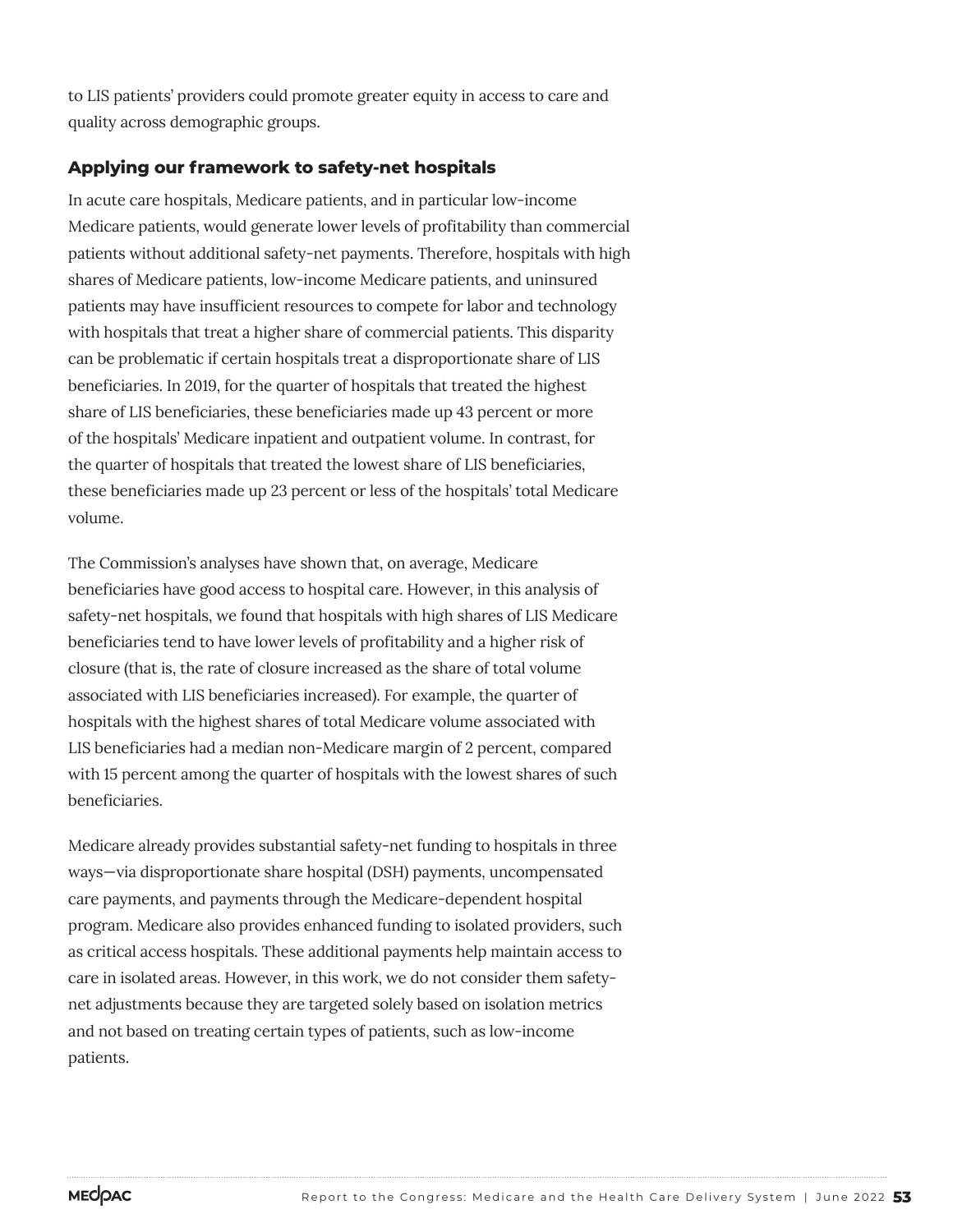Because of the continuing association between patient income and hospital profitability, in this chapter we analyze how hospitals' current safety-net payments under the DSH program address the financial difficulties of hospitals treating high shares of Medicare and low-income patients. We compare the existing DSH policies using a metric we developed called the Safety-Net Index (SNI). Each hospital's SNI is computed as the sum of (1) the share of its Medicare volume associated with LIS beneficiaries (including those beneficiaries who are eligible for full or partial Medicaid benefits), (2) the share of its revenue the hospital spends on uncompensated care, and (3) an indicator of how dependent the hospital is on Medicare. Under this computation, hospitals with high SNI scores will have either a high Medicare share of services, low incomes among a high share of its Medicare patients, and/or a high share of its revenue spent on uncompensated care.

Our results suggest that the SNI measure is a better predictor of financial strain (as measured by predicted non-Medicare margins and risk of closure) than the current DSH measure. In addition, the DSH measure is negatively correlated with the share of hospitals' patients who are enrolled in Medicare, and using the measure leads to Medicare indirectly subsidizing Medicaid. The results of our analysis suggest that the new SNI metric could do a better job of targeting Medicare funds to safety-net hospitals than simply expanding the funds allocated to the existing DSH program would.

We also simulated a model that redistributed current DSH and uncompensated care payments using the SNI metric. By shifting from the current DSH system of payments to an SNI system of payments, a slightly larger share of safety-net payments would go to hospitals with high Medicare shares and a greater risk of closure. While these results should be considered illustrative, providing a sense of how distributing safety-net dollars using a metric that considers hospitals' Medicare shares and low-income Medicare beneficiaries would alter the distribution of Medicare funds. The magnitude of the pool of safety-net funds and whether additional safety-net funds are needed will be addressed in future work. ■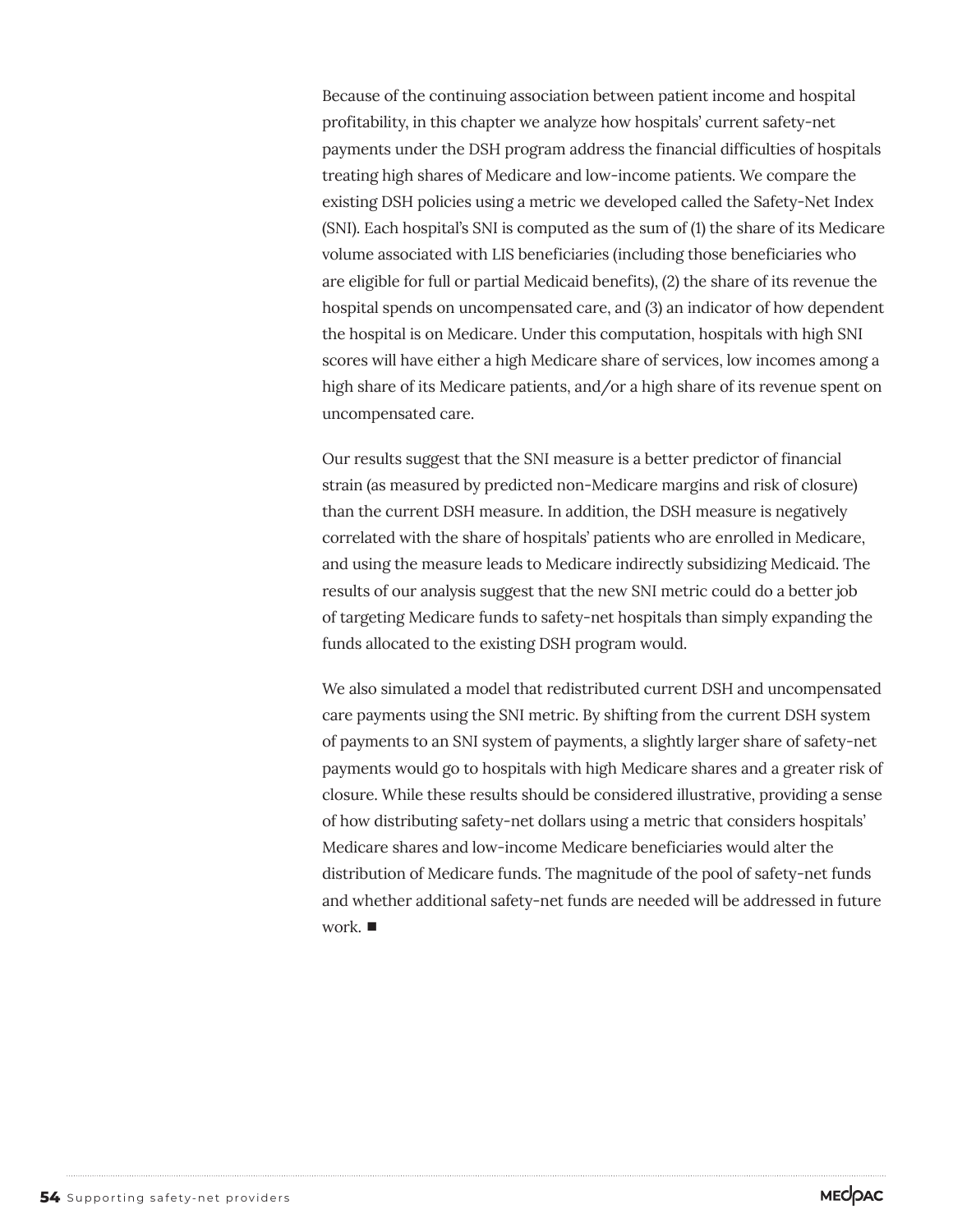The Medicare program strives to ensure access to care for all beneficiaries and to adequately compensate providers for providing that access. The beneficiaries with the greatest health care needs are often low-income Medicare beneficiaries with the fewest personal resources to address those needs, making it critical to ensure that these beneficiaries have access to a safety net of health care providers. However, treating low-income beneficiaries can entail extra costs that are not adequately reflected in Medicare's standard payment systems and can generate lower revenue for providers. In addition, public payers (including Medicare and Medicaid) in certain sectors have lower payment rates than commercial insurance, making it more difficult for providers who are substantially dependent on public payers to compete with other providers for labor and technology. The Commission is concerned that the concentration of low-income beneficiaries or patients with public insurance among certain providers may create an undue financial strain on these providers and could result in diminished access to or quality of care for beneficiaries. But implementing large, acrossthe-board payment rate increases to all providers to support this subset of safety-net providers would be an inefficient use of scarce Medicare resources.

Medicare's role in preserving safety-net providers has a long history. Over three decades ago, in 1985, the Prospective Payment Assessment Commission (ProPAC) (a predecessor of the current Medicare Payment Advisory Commission) recommended that special payments be given to hospitals with high shares of lowincome patients. In line with this recommendation, the Congress enacted the disproportionate share hospital (DSH) program, which began in 1986. The metrics chosen in 1985 to identify hospitals meriting DSH payments have been used in that program for the past 35 years. In addition, the DSH measure has become an off-the-shelf measure used to qualify hospitals for other benefits, including eligibility for the 340B program (starting in 1992) and for uncompensated care payments (starting in 2014).<sup>1</sup> However, the DSH formula omits two categories of patients who can be financially challenging: the uninsured and Medicare beneficiaries. These omissions may result in hospitals that serve high shares of uninsured or Medicare patients being disadvantaged by the current DSH formula.

The Commission has begun a new body of work examining safety-net providers, including how they should be defined and how the Medicare program can best support their critical missions. Our initial examination of safety-net providers focuses on hospitals for a few reasons. First, Medicare's payment rates for hospital services are substantially below average commercial insurer rates. Therefore, having a high share of patients enrolled in Medicare can present financial challenges for hospitals, which is not necessarily the case in other sectors. (For example, Medicare's payment rates for skilled nursing facility services are relatively generous and often subsidize losses generated by patients insured by Medicaid.) Second, hospitals play an important role in preserving access to emergency services, which is a critical part of the safety-net system. While we begin with hospitals, the principles discussed in this chapter have implications for identifying safety-net providers in other sectors.

This chapter begins with conceptual frameworks for identifying safety-net providers and deciding the extent to which new Medicare funding is warranted for all safety-net providers. The intent of developing these frameworks is to be able to apply them across multiple payment sectors to determine whether new safety-net funding is needed. Second, we provide an example of how these frameworks apply to the hospital sector. We start by demonstrating that certain hospitals disproportionately serve low-income beneficiaries and that these hospitals face significant financial challenges. We then examine how different hospital safety-net metrics predict a hospital's profitability and risk of closure, presenting an illustrative example of how hospital payments would change if one of these alternative safety-net metrics were used to reallocate current safety-net funding (i.e., DSH and uncompensated care payments).

In future work, we will consider whether the current level of funding for safety-net hospitals is sufficient or whether the pool of safety-net dollars for hospitals should be expanded. We will also investigate the application of these safety-net principles to other sectors, along with methods for distributing safety-net dollars in those sectors and the appropriate magnitude of those distributions.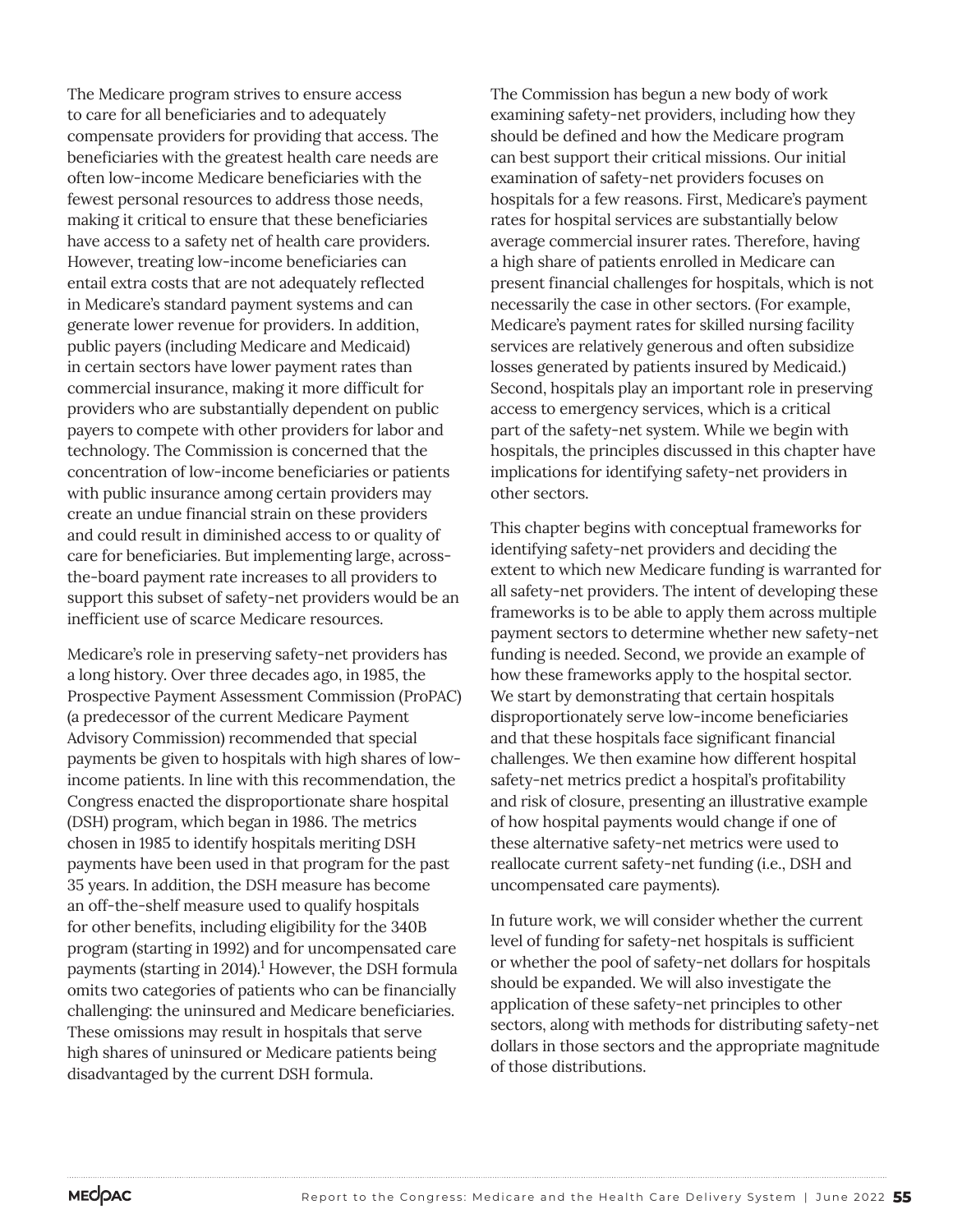## **A conceptual framework for identifying safety-net providers**

Researchers, policymakers, and other stakeholders have defined the term *safety-net provider* in a multitude of ways. Some definitions employ area-based classifications (e.g., clinicians located in medically underserved areas) or facility-type designations (e.g., 340B hospitals). Still others use the term to mean providers situated in isolated locations (see the text box, p. 60, regarding isolation metrics). We did not use any of these criteria to define safety-net providers; instead, we based this designation on a provider's shares of certain patients who are typically less profitable. Defining safety-net providers based on their shares of patients who are typically less profitable is rooted in the premise that providers with comparatively high shares of unprofitable patients are financially disadvantaged relative to their competitors. This financial disadvantage, in turn, could lead to negative outcomes for Medicare beneficiaries, such as limited access (e.g., if providers close or choose not to treat certain beneficiaries) or lower quality (e.g., if financial stress limits capital investments or puts providers at a disadvantage when competing for labor).

As shown in Figure 3-1, under the Commission's framework, determining a provider's safety-net status depends in part on the availability of information on a provider's non-Medicare patients. Where such data are available, the share of uninsured patients and Medicaid patients can be considered. If such data are not available, safety-net status is determined based only on the characteristics of Medicare patients.

#### **Identifying safety-net providers when information on providers' non-Medicare patients is available**

When information on providers' non-Medicare patients is available, the relevant question in determining safety-net status is: Are low-income beneficiaries less profitable to care for than the average Medicare patient, or are certain public payers less profitable than average? Low-income beneficiaries can be less profitable to care for than other beneficiaries because treating them could generate higher costs (e.g., patients with fewer resources at home or no home at all may require longer lengths of stay) or lower revenues (e.g., lack of cost-sharing payments). Some payers might

be less profitable because their payment rates are set lower than those of other payers. For example, Medicare's payment rates for hospital and clinician services are substantially lower than commercial payers' rates for similar services.

If there is no reason to believe that low-income Medicare beneficiaries are less profitable to care for than the average Medicare beneficiary or that certain public payers are less profitable, on average, then we conclude that safety-net providers cannot be identified in the sector.

If there is reason to believe that low-income Medicare beneficiaries are less profitable to care for than the average Medicare patient or certain public payers are less profitable than average, then safety-net status should be based on a provider's share of patients who are less profitable: those without insurance or with public insurance that is not materially profitable or, alternatively, the share of Medicare patients with low incomes. (See pp. 58–61 for a discussion of how we identify Medicare patients with low incomes.) Defining "materially profitable" in some sectors is straightforward if the sector's providers have large negative or positive margins. In other sectors, judgments would need to be made regarding material profitability based on the sector's unique circumstances. One key decision to make when analyzing a provider's payer mix is deciding how to treat Medicare. In many sectors, Medicare is materially profitable; in others, it is not.

#### **Identifying safety-net providers when no information on providers' non-Medicare patients is available**

When information on providers' non-Medicare patients is unavailable, no consideration of providers' uninsured patients or patients with public (non-Medicare) insurance can be made. In this circumstance, the relevant question in determining safety-net status is: Are low-income beneficiaries less profitable to care for than the average Medicare patient?

In sectors where information on providers' non-Medicare patients is not available, if there is no reason to believe that low-income Medicare beneficiaries are less profitable to care for than the average Medicare beneficiary, then we conclude that safety-net providers cannot be identified in the sector. For example, certain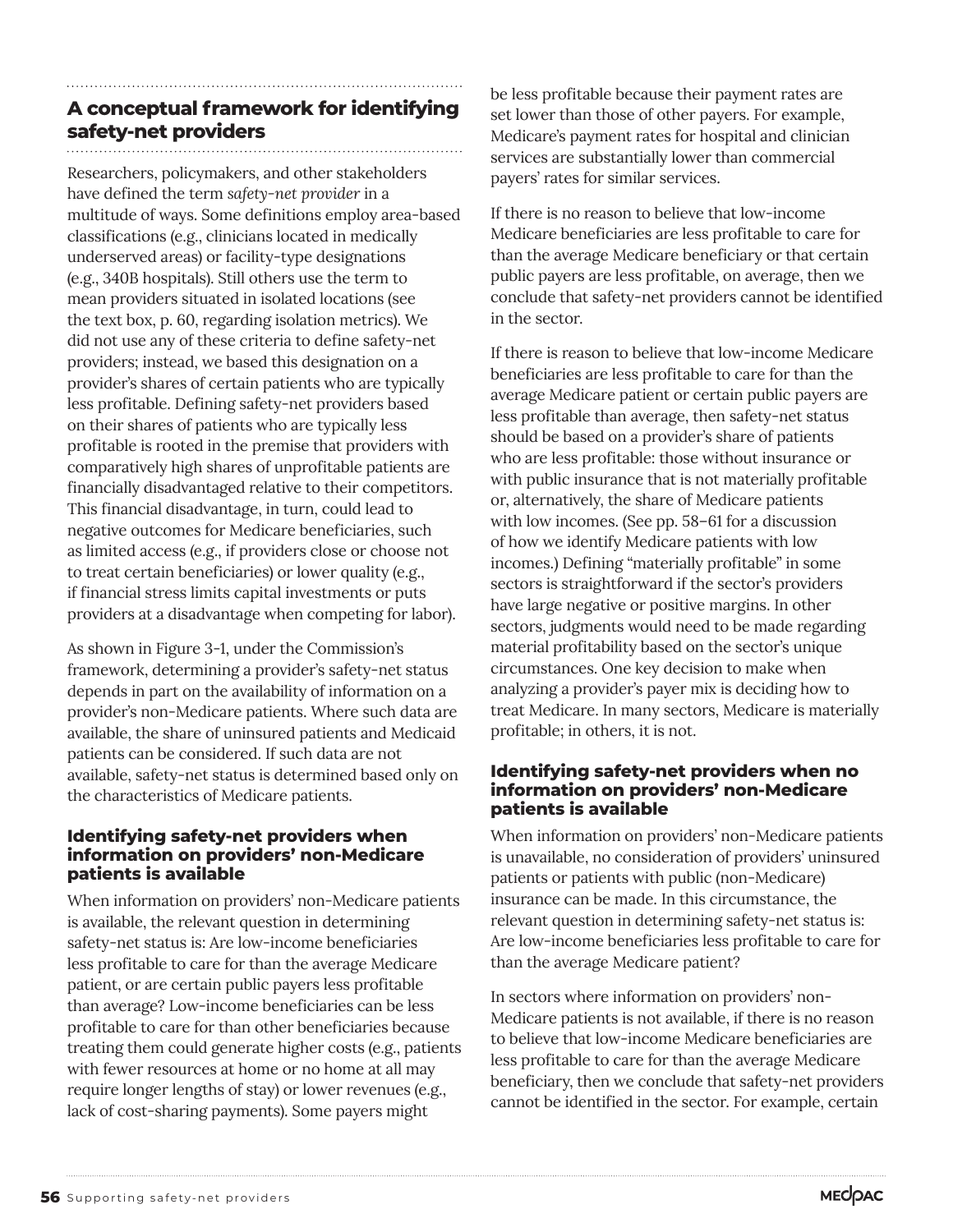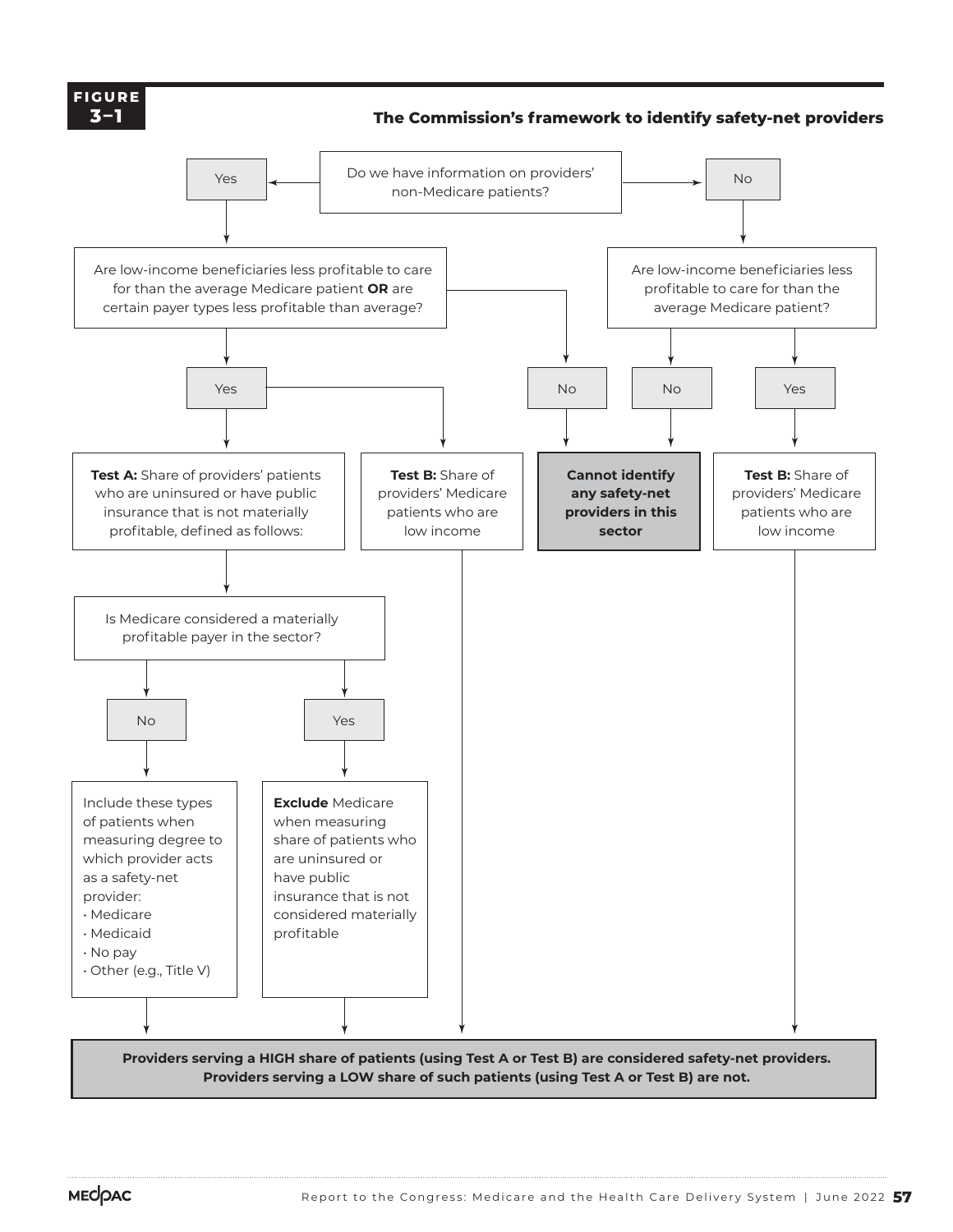clinical laboratories might disproportionately serve low-income beneficiaries. However, such beneficiaries are likely no less profitable than the average beneficiary because the cost per laboratory test is relatively fixed across beneficiaries (i.e., laboratory tests are relatively commoditized) and laboratories almost always collect full payment for their tests (i.e., the Medicare program pays the full rate with no beneficiary cost sharing, so there is little concern that low-income beneficiaries might be less likely to satisfy their cost-sharing requirements).

In sectors where no information is available on providers' non-Medicare patients, if low-income Medicare beneficiaries are typically less profitable to care for than the average Medicare patient, then safety-net status should be based on a provider's share of Medicare patients who have low incomes.

## **A conceptual framework for determining the need for new Medicare safety-net funding**

After a health care sector's safety-net providers have been identified, the next step is to consider whether the Medicare program should allocate new funding to support these providers (Figure 3-2) based on the following criteria.

- *• Lack of additional funding would place beneficiaries at risk:* While safety-net providers may be financially disadvantaged relative to other providers, new Medicare funding should be allocated only if failing to do so could lead to negative outcomes for low-income beneficiaries. For example, in the hospital sector, a substantially higher closure rate among safety-net hospitals could compromise beneficiaries' access to care, thereby necessitating new funding.
- *• Medicare is not a materially profitable payer in the sector:* If Medicare is a materially profitable payer, on average, within a sector, then new Medicare safety-net funding is not warranted. However, a sector's failure to meet this criterion for new safety-net funding does not preclude providers in the sector that serve low-income beneficiaries from being disadvantaged or from experiencing

other financial concerns (e.g., difficulties among low-volume, isolated providers). Instead, it means that other solutions, beyond adding new Medicare funding to support safety-net providers, are likely more appropriate. For example, a sector's providers could average 15 percent Medicare margins while a substantial share of providers who serve lowincome patients are at risk of closure. Under these circumstances, new Medicare safety-net funding would not be warranted because Medicare already subsidizes the sector's other payers. However, policymakers could explore other solutions, such as redistributing existing Medicare funding within the sector or addressing the problems through the payers that are more directly responsible for poor all-payer financial performance (e.g., Medicaid).

*• Current payment adjustments cannot be redesigned to address the issue:* In some sectors, Medicare already makes special payments to help support safety-net providers, some of which may be poorly targeted. Policymakers should reform these adjustments or redirect their funding before considering adding new funding to support safetynet providers.

By separating the identification of safety-net providers from the determination of whether new Medicare funds should be allocated to support them, policymakers can broadly identify safety-net providers while recognizing that new Medicare funding is not warranted in all situations. These conceptual frameworks allow for identification of situations in which new funding is critical to maintaining access to care; targeting safety-net providers is the most appropriate way to distribute the funds (e.g., as opposed to across-the-board updates); and Medicare is the most appropriate payer to address the issue (i.e., Medicare does not already cross-subsidize other payers in the sector).

## **Identifying low-income Medicare beneficiaries**

Instead of relying solely on eligibility for full Medicaid benefits as a measure of low-income status, our definition includes (1) those who receive full Medicaid benefits, (2) those who receive partial Medicaid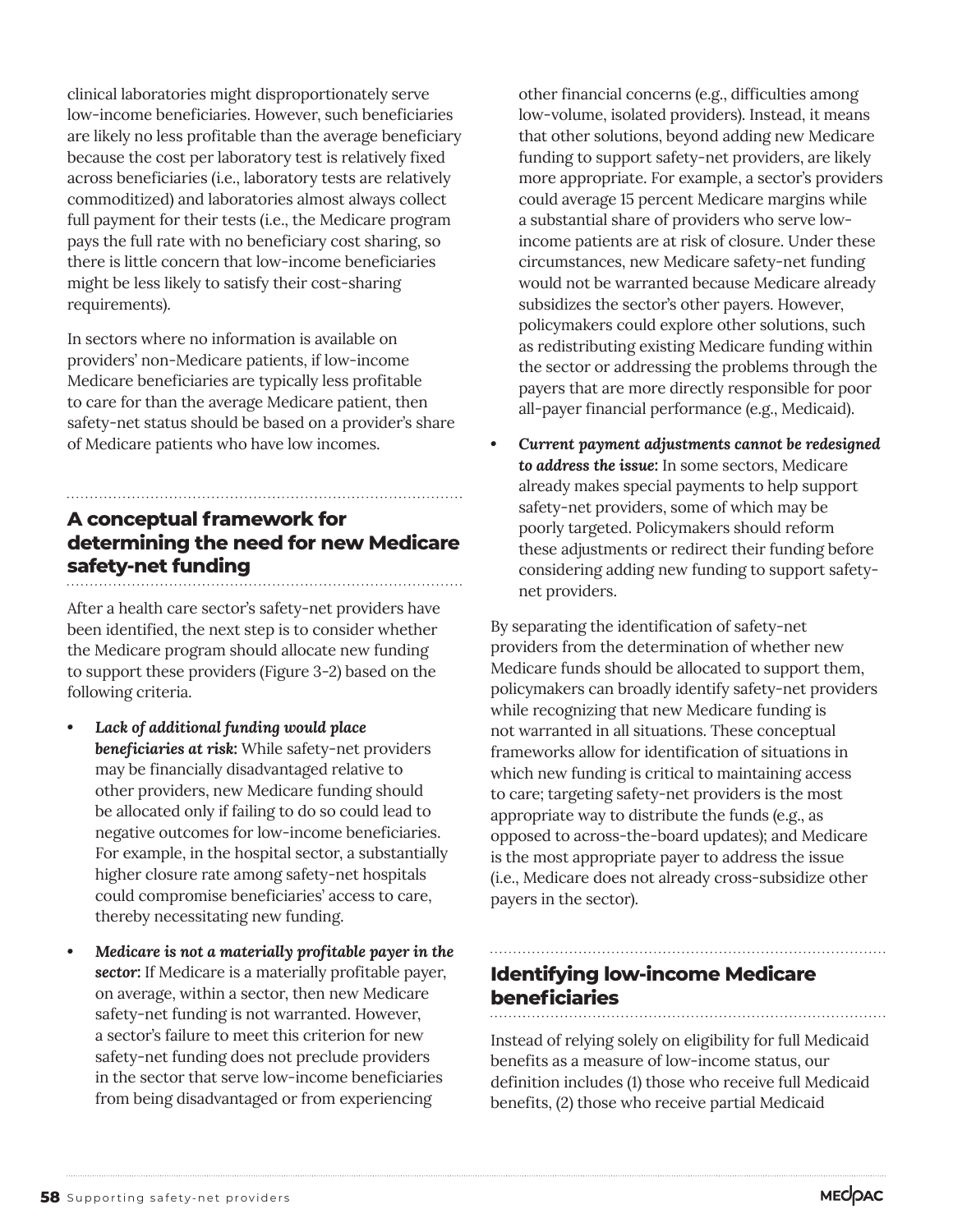

#### **The Commission's framework for deciding if new Medicare safety-net funding is needed XXXX FIGURE**

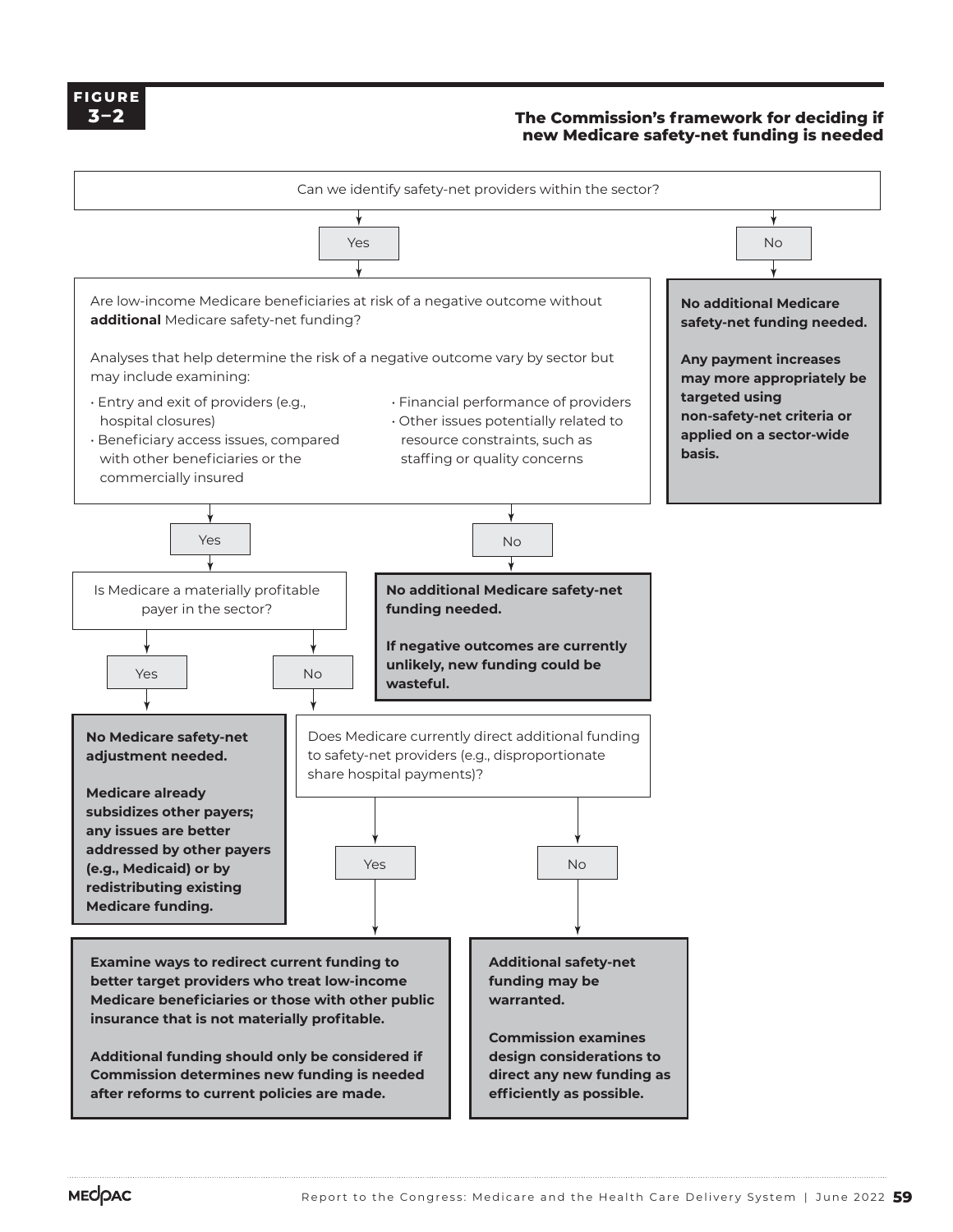### **Providers' isolation not considered when defining safety-net providers**

**P**roximity to other providers is not<br>identifying safety-net providers. In<br>definition relige on the sutant to which r incorporated into our framework for identifying safety-net providers. Instead, our definition relies on the extent to which providers treat low-income beneficiaries or patients who are uninsured or have other public insurance with rates that make their covered population not materially profitable to treat.

Under our definition, isolation is not among the criteria for defining a safety-net provider. Requiring a provider to be isolated would result in excluding urban providers that are important sources of access for many low-income patients and beneficiaries enrolled in Medicare or Medicaid. The lack of an isolation criterion means that a hospital serving a largely low-income population in Chicago, for example, could be deemed a safety-net hospital even though there are several other hospitals in the Chicago metro area. Stroger (Cook County) Hospital in Chicago is only a nine-minute walk from the Rush University Medical Center, but that would not preclude the Cook County facility from being categorized as a safety-net hospital if the hospital met the Commission's safety-net criteria.

Isolation is not a sufficient condition for being deemed a safety-net provider for additional

reasons. Allowing hospitals to qualify as safety-net providers solely on the basis of isolation could result in providers that predominantly serve a wealthy clientele or that have a relatively large share of patients with materially profitable commercial insurance being considered safety-net providers. For example, the Mayo Clinic Health System is a near monopolist in southeast Minnesota (meaning it is not located near other large hospitals); it would not automatically meet the criteria for a safetynet provider needing special assistance. Similarly, the critical access hospital located in the ski resort community of Snoqualmie, Washington, would likely not qualify for safety-net status due to its high shares of commercially insured patients, even if its rural location qualifies it for a critical access hospital designation.

While we don't consider proximity to other providers in our safety-net definition, Medicare has several programs designed to preserve access to care in isolated rural areas. The Commission has supported many of these programs, and we compare these programs with programs designed to help providers serving low-income patients in Table 3-3 (pp. 66–67). ■

benefits through one of four Medicare Savings Programs, and (3) those who do not qualify for Medicaid benefits in their states of residence but who receive the Part D low-income subsidy (LIS), which provides assistance with Part D premiums and cost sharing.<sup>2</sup> Collectively, we refer to this population as "LIS beneficiaries" because those who receive full or partial Medicaid benefits automatically receive the LIS. In addition, beneficiaries may receive the LIS even if they are not eligible for Medicaid coverage in their states of residence if they have limited assets and incomes below 150 percent of the federal poverty level (about \$19,300 for an individual and \$26,100 for a

couple in 2021). $3$  (We refer to LIS beneficiaries who do not receive full or partial Medicaid benefits as "LIS-only beneficiaries.")

The intent of defining low-income beneficiaries in this manner is to reduce the effect of variation in states' Medicaid policies on the share of beneficiaries whom we consider low income, but to allow for appropriate variation across states based on the share of beneficiaries who are at or near the federal poverty level. This definition reduces variation related to state Medicaid policies by allowing all beneficiaries with limited assets and incomes below 150 percent of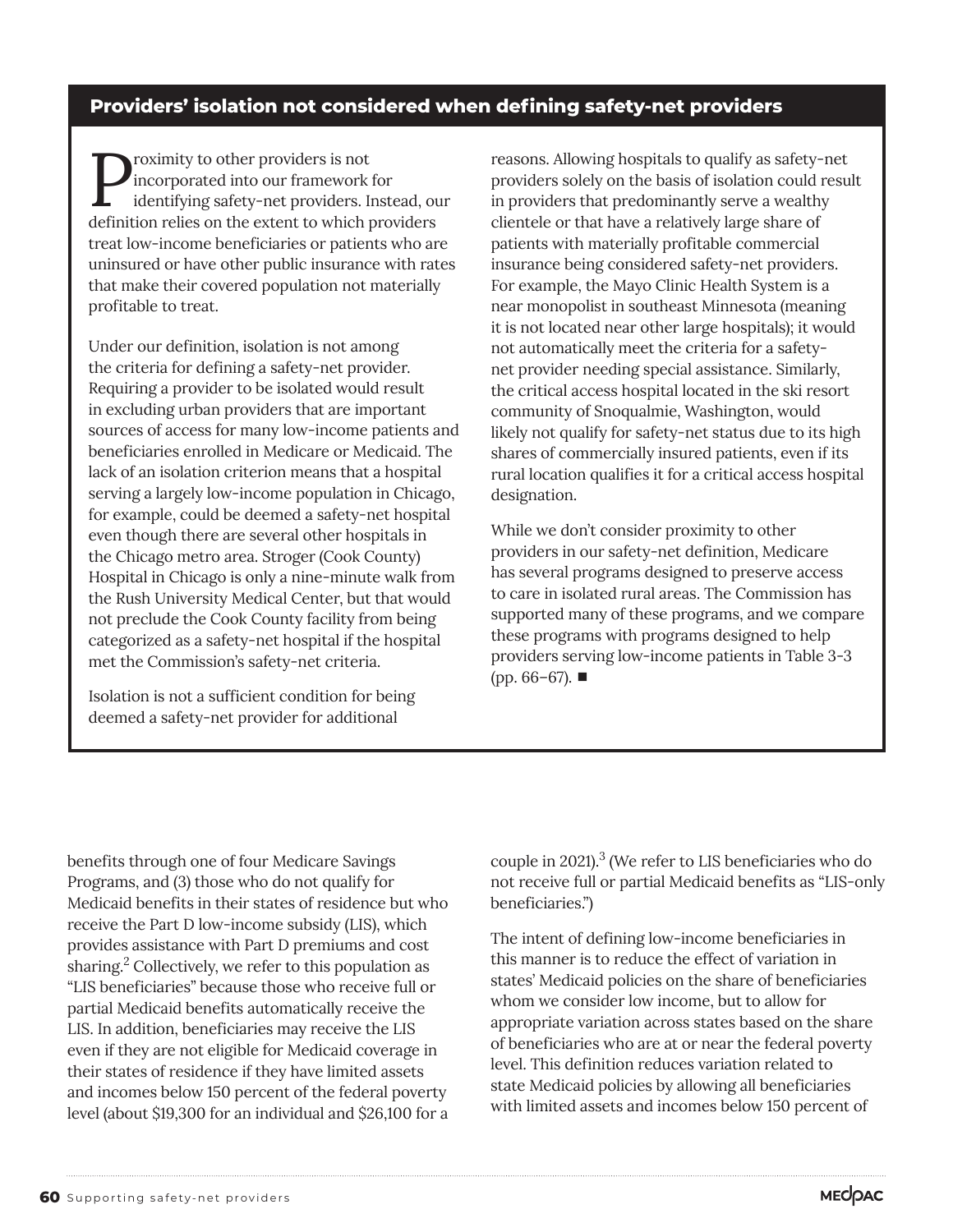the federal poverty level to qualify as a low-income beneficiary in our analyses (Table 3-1, pp. 62–63). Some of the remaining variation is due to differences across states in beneficiary income levels.<sup>4</sup> For example, the poverty rate in New Hampshire (7.3 percent) is much lower than it is in Mississippi (19.6 percent), so even if the two states' Medicaid eligibility criteria were equally generous, we would expect substantial variation in the share of beneficiaries we consider to have low incomes (Census Bureau 2020).

Even using our expanded definition, low-income beneficiaries as a group are markedly distinct from all Medicare beneficiaries. As shown in Table 3-2 (p. 64), in addition to having lower incomes than the full Medicare population, LIS beneficiaries in 2020 were:

- three times as likely to be disabled;
- nearly three times as likely to have end-stage renal disease;
- more than twice as likely to be under age 64, less likely to be 65 to 84, and equally as likely to be 85 or older;
- twice as likely to be Black or Hispanic;
- more likely to be female; and
- slightly more likely to live in a rural area.

Identifying low-income beneficiaries using LIS eligibility has substantial benefits. Compared with other measures (such as those eligible for full Medicaid benefits), the LIS measure is less directly correlated with state Medicaid eligibility policies because all beneficiaries with limited assets and incomes below 150 percent are eligible for the LIS; that is, the LIS creates a national "floor" of 150 percent of the federal poverty level. For our low-income identification purposes, relying on the existing LIS measure would also be less administratively burdensome than creating a new measure. For additional payment purposes, paying an add-on to providers who treat LIS beneficiaries could encourage providers to make their patients aware of and help them enroll in Medicaid, the Medicare Savings Programs, or the LIS. Such a "woodwork effect," whereby previously eligible but unenrolled beneficiaries gain access to these programs' benefits, could improve access to care beyond any positive

effects of financially supporting safety-net providers. Increasing enrollment in these programs could be an important second-order effect of a safety-net provider add-on, as researchers have consistently found low participation rates in these programs (Medicaid and CHIP Payment and Access Commission 2020, Shoemaker et al. 2012). For example, the Medicaid and CHIP Payment and Access Commission has found that only 53 percent of individuals eligible for the Qualified Medicare Beneficiary Program were actually enrolled, and the participation rates for other Medicare Savings Programs were even lower (Medicaid and CHIP Payment and Access Commission 2020).

## **Safety-net hospitals' greater financial challenges and risk of closure suggest need for revisions to Medicare safetynet funding**

The concentration of low-income beneficiaries or patients with relatively unprofitable types of insurance in certain hospitals has led policymakers to enact provisions to financially support these hospitals to maintain access to care. For example, in 1985, the Congress enacted safety-net payments in the form of DSH payments to hospitals serving high shares of Medicaid and very low-income Medicare patients. While DSH payments were an improvement to Medicare payment policy when enacted 37 years ago, there have been substantial changes in the delivery of hospital care and in the profitability of different types of payers over the past four decades. Therefore, the Commission is now revisiting the issue of how to identify safety-net hospitals and how Medicare should make supplemental payments to safety-net providers.

#### **Identifying safety-net hospitals**

The elements involved in identifying safety-net hospitals include examining a hospital's payer mix (share of Medicare and uninsured patients) and the income of the hospital's Medicare patients. Payer mix is important because public payers tend to pay hospitals far lower rates than commercial payers (Medicare Payment Advisory Commission 2020). The income of Medicare patients is important because costs of care tend to be higher for low-income patients (Nguyen and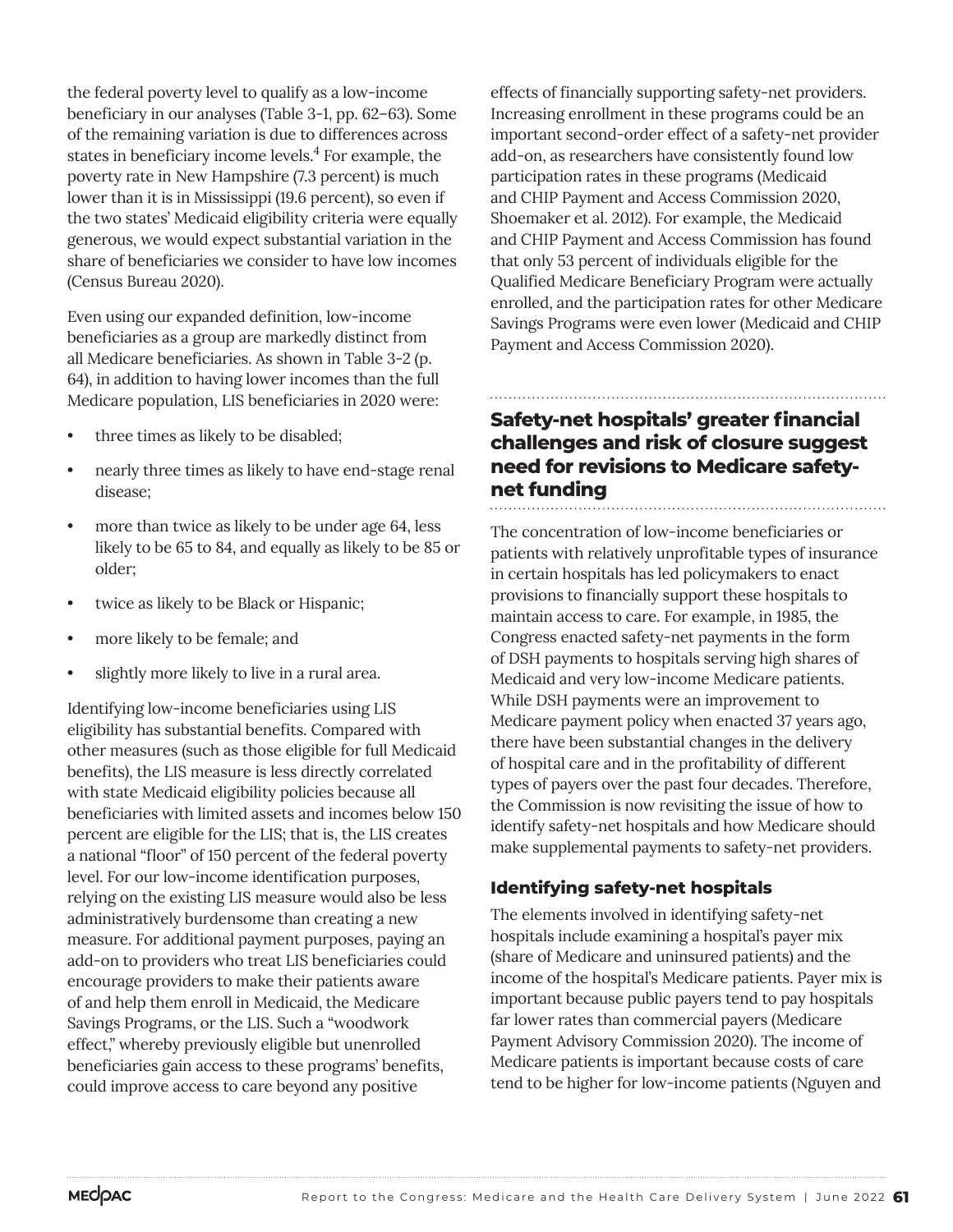#### **3–1 Share of state Medicare populations who were full-benefit dual-eligible beneficiaries or LIS beneficiaries, 2020**

| <b>Beneficiary state</b> | Full-benefit dual-eligible beneficiaries | <b>All LIS beneficiaries</b> |  |  |
|--------------------------|------------------------------------------|------------------------------|--|--|
| District of Columbia     | 23.8%                                    | 32.9%                        |  |  |
| Maine                    | 19.2                                     | 29.8                         |  |  |
| California               | 27.2                                     | 29.2                         |  |  |
| Kentucky                 | 15.3                                     | 26.6                         |  |  |
| Mississippi              | 12.9                                     | 25.7                         |  |  |
| West Virginia            | 12.4                                     | 25.7                         |  |  |
| Louisiana                | 16.1                                     | 25.4                         |  |  |
| Connecticut              | 13.5                                     | 25.3                         |  |  |
| New York                 | 19.9                                     | 23.2                         |  |  |
| Massachusetts            | 19.4                                     | 22.8                         |  |  |
| New Mexico               | 13.1                                     | 22.0                         |  |  |
| Vermont                  | 14.8                                     | 21.9                         |  |  |
| Michigan                 | 15.7                                     | 21.5                         |  |  |
| Alaska                   | 18.2                                     | 21.2                         |  |  |
| Alabama                  | 8.7                                      | 19.6                         |  |  |
| Arkansas                 | $11.1\,$                                 | 19.4                         |  |  |
| North Carolina           | 13.2                                     | 19.0                         |  |  |
| Oregon                   | 10.2                                     | 19.0                         |  |  |
| Illinois                 | 14.5                                     | 18.6                         |  |  |
| Wisconsin                | 16.3                                     | 18.6                         |  |  |
| Georgia                  | 9.1                                      | 18.3                         |  |  |
| Oklahoma                 | 13.0                                     | 18.1                         |  |  |
| Indiana                  | 12.9                                     | 18.0                         |  |  |
| Maryland                 | 9.0                                      | 17.4                         |  |  |
| Minnesota                | 13.6                                     | 17.4                         |  |  |
| Missouri                 | 12.8                                     | 17.2                         |  |  |
| Rhode Island             | 12.7                                     | 17.0                         |  |  |
| Pennsylvania             | 12.6                                     | 16.6                         |  |  |
| Colorado                 | 10.7                                     | 16.5                         |  |  |
| Nevada                   | 7.5                                      | 16.1                         |  |  |
| Montana                  | 9.7                                      | 16.0                         |  |  |
| Idaho                    | 8.2                                      | 15.5                         |  |  |
| New Jersey               | 11.9                                     | 15.4                         |  |  |
| Ohio                     | 9.7                                      | 15.4                         |  |  |
| Texas                    | 7.6                                      | 15.3                         |  |  |
| Washington               | 10.2                                     | 15.3                         |  |  |
| Delaware                 | 7.3                                      | 15.1                         |  |  |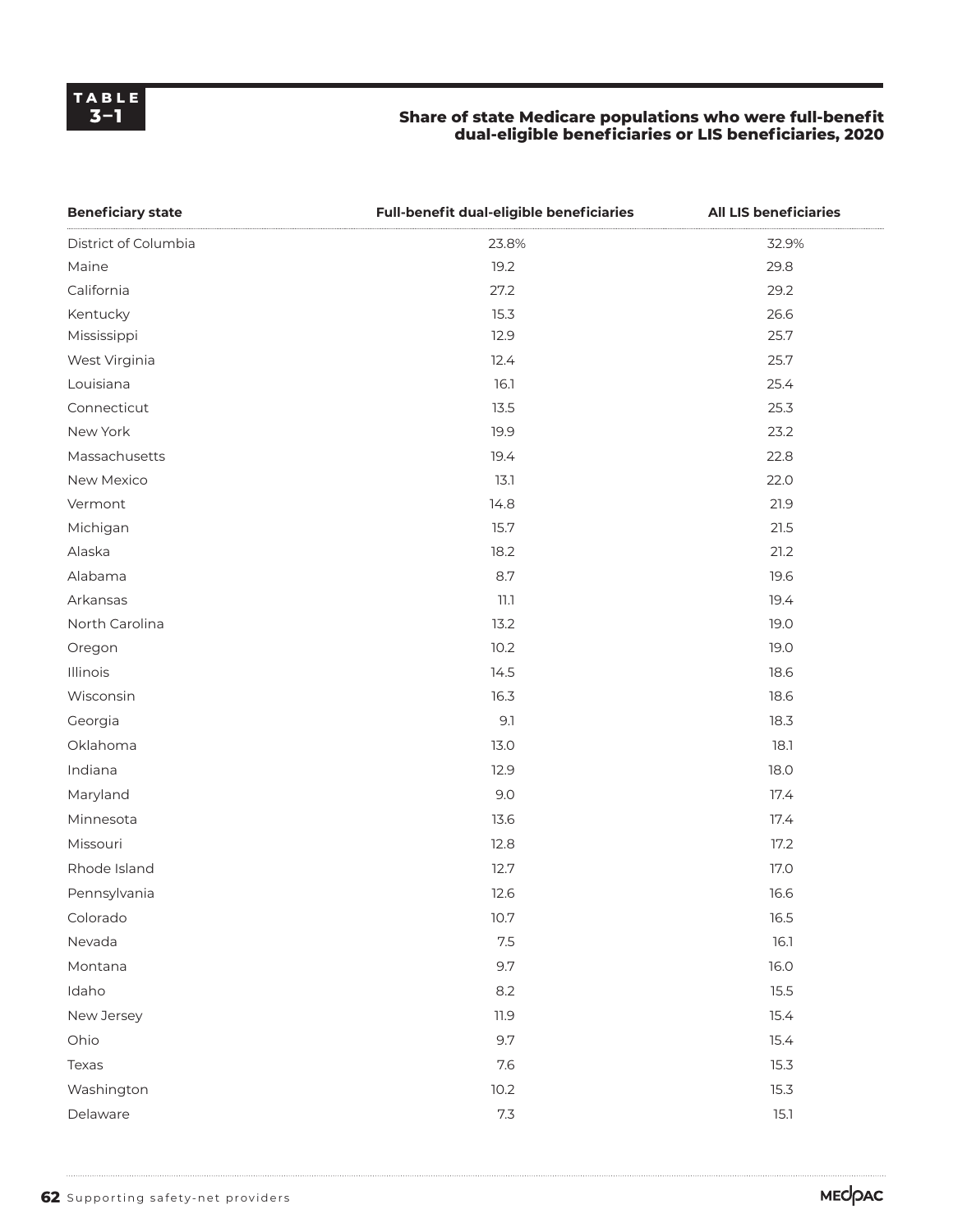#### **Share of state Medicare populations who were full-benefit dual-eligible beneficiaries or LIS beneficiaries, 2020** *(cont.)*

| <b>Beneficiary state</b>                 | Full-benefit dual-eligible beneficiaries | <b>All LIS beneficiaries</b> |
|------------------------------------------|------------------------------------------|------------------------------|
| Tennessee                                | 7.9                                      | 15.0                         |
| North Dakota                             | 11.1                                     | 14.9                         |
| New Hampshire                            | 8.7                                      | 14.8                         |
| South Dakota                             | 8.6                                      | 14.6                         |
| Florida                                  | 8.2                                      | 13.8                         |
| lowa                                     | 10.0                                     | 13.4                         |
| Kansas                                   | 7.4                                      | 13.3                         |
| Virginia                                 | 7.3                                      | 12.9                         |
| Wyoming                                  | 7.1                                      | 12.9                         |
| Nebraska                                 | 9.4                                      | 12.2                         |
| South Carolina                           | 8.3                                      | 12.2                         |
| Arizona                                  | 7.9                                      | 11.6                         |
| Utah                                     | 8.3                                      | 11.2                         |
| Hawaii                                   | 7.7                                      | 10.9                         |
|                                          | 3.8                                      | 3.0                          |
| Ratio of the highest to the lowest state |                                          |                              |

Note: LIS (low-income subsidy). Beneficiaries are included in the table if they had at least one month of Part A or Part B coverage and no Medicare Advantage coverage.

Source: MedPAC analysis of enrollment data.

Sheingold 2011). Moreover, if low-income patients are less likely to pay cost sharing, revenue may be lower.

Certain hospitals treat disproportionate shares of low-income Medicare beneficiaries or have a relatively unprofitable payer mix. In 2015, we found that, for a quarter of inpatient prospective payment system (IPPS) hospitals, LIS beneficiaries made up over 43 percent of their Medicare volume (averaging inpatient and outpatient claims). In contrast, another quarter of hospitals treated the lowest share of LIS beneficiaries, whose claims made up 23 percent or less of these hospitals' Medicare claims. We found similar distributions in later years of data as well, and previous research has demonstrated that certain hospitals treat more relatively low-margin patients (e.g., uninsured patients and those with public insurance).

Certain hospitals serving higher shares of patients with public insurance and/or higher shares of low-income Medicare patients may have difficulty competing for labor and new technologies against neighboring hospitals with a more profitable payer mix. This disadvantage, in turn, could lead to difficulty maintaining quality of care and even to hospital closure. Therefore, the Medicare program may want to examine whether current Medicare payments are sufficient to preserve access at these facilities.

#### **Current Medicare policies supporting safety-net hospitals**

Medicare makes three main types of payments for hospitals commonly considered safety-net providers— DSH payments, uncompensated care payments (which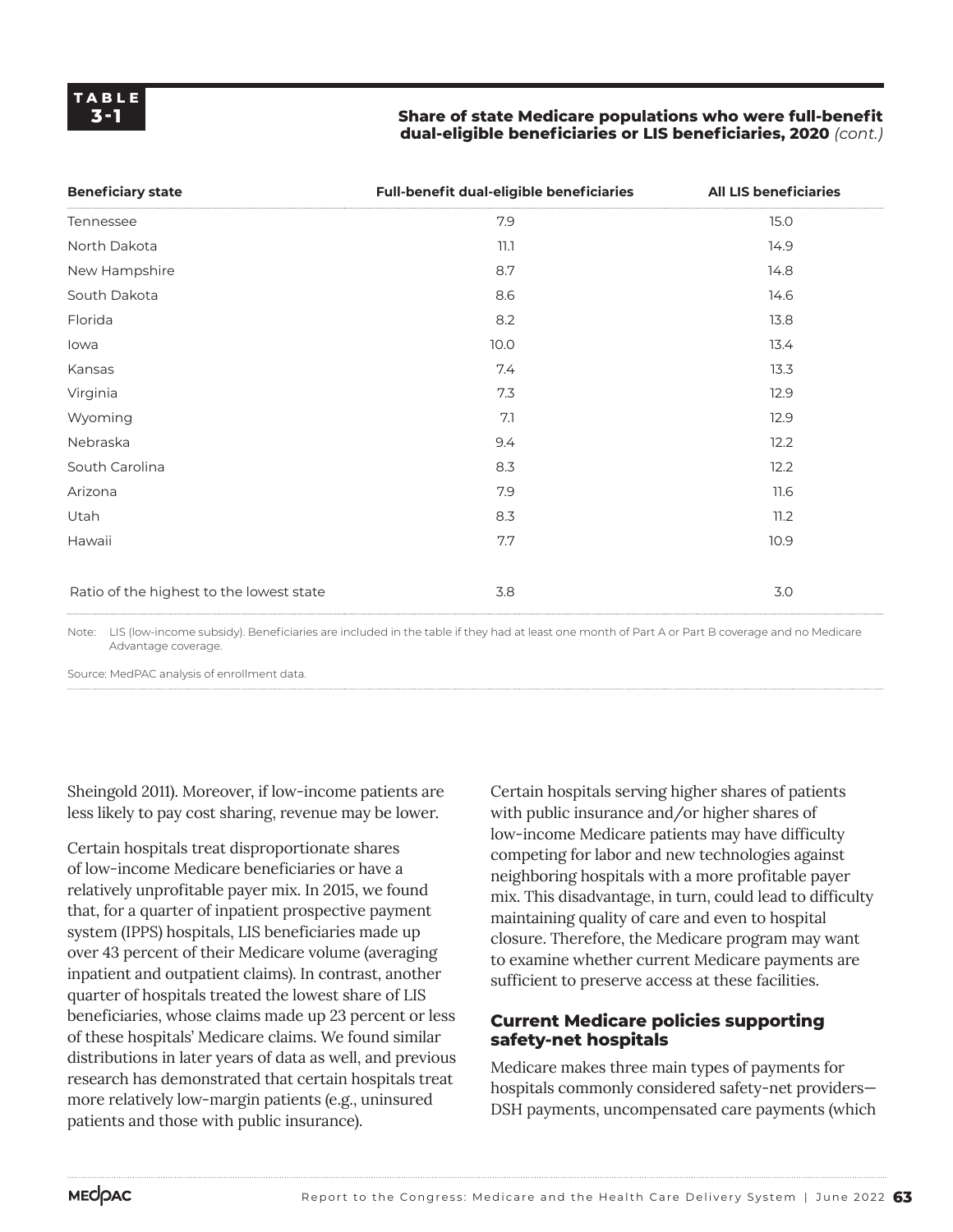#### **3–2 Compared with all Medicare beneficiaries, those who received the low-income subsidy had substantially different characteristics, 2020**

|                     | <b>Type of beneficiary</b> |                                      |                                         |          |                |  |  |  |  |  |
|---------------------|----------------------------|--------------------------------------|-----------------------------------------|----------|----------------|--|--|--|--|--|
|                     | <b>All FFS</b>             | <b>Full-benefit</b><br>dual eligible | <b>Partial-benefit</b><br>dual eligible | LIS only | <b>All LIS</b> |  |  |  |  |  |
| Total               | 100.0%                     | 12.9%                                | 3.3%                                    | 2.2%     | 18.4%          |  |  |  |  |  |
| Race                |                            |                                      |                                         |          |                |  |  |  |  |  |
| White               | 77.3                       | 55.3                                 | 64.5                                    | 64.4     | 58.0           |  |  |  |  |  |
| <b>Black</b>        | 8.9                        | 17.1                                 | 18.9                                    | 17.0     | 17.4           |  |  |  |  |  |
| Hispanic            | 6.4                        | 13.9                                 | 10.8                                    | 11.5     | 13.0           |  |  |  |  |  |
| Other               | 7.4                        | 13.7                                 | 5.9                                     | 7.1      | 11.5           |  |  |  |  |  |
| Geographic location |                            |                                      |                                         |          |                |  |  |  |  |  |
| Urban               | 79.9                       | 79.6                                 | 69.4                                    | 73.6     | 77.1           |  |  |  |  |  |
| Rural micropolitan  | 11.2                       | 11.3                                 | 16.3                                    | 13.9     | 12.5           |  |  |  |  |  |
| Rural adjacent      | 5.4                        | 5.4                                  | 8.6                                     | 7.4      | 6.2            |  |  |  |  |  |
| Rural nonadjacent   | 3.5                        | 3.7                                  | 5.8                                     | 5.1      | 4.2            |  |  |  |  |  |
| Frontier status     |                            |                                      |                                         |          |                |  |  |  |  |  |
| Frontier            | 1.3                        | 1.1                                  | 1.7                                     | 1.6      | 1.2            |  |  |  |  |  |
| Not frontier        | 98.7                       | 98.9                                 | 98.3                                    | 98.4     | 98.8           |  |  |  |  |  |
| Sex                 |                            |                                      |                                         |          |                |  |  |  |  |  |
| Male                | 47.2                       | 42.6                                 | 43.9                                    | 45.1     | 43.2           |  |  |  |  |  |
| Female              | 52.8                       | 57.4                                 | 56.1                                    | 54.9     | 56.8           |  |  |  |  |  |
| Disability status   |                            |                                      |                                         |          |                |  |  |  |  |  |
| Disabled            | 12.8                       | 40.1                                 | 40.7                                    | 36.0     | 39.8           |  |  |  |  |  |
| Not disabled        | 87.2                       | 59.9                                 | 59.3                                    | 64.0     | 60.2           |  |  |  |  |  |
| <b>ESRD</b> status  |                            |                                      |                                         |          |                |  |  |  |  |  |
| <b>ESRD</b>         | 1.2                        | 3.2                                  | 3.3                                     | 3.2      | 3.2            |  |  |  |  |  |
| No ESRD             | 98.8                       | 96.8                                 | 96.7                                    | 96.8     | 96.8           |  |  |  |  |  |
| Age                 |                            |                                      |                                         |          |                |  |  |  |  |  |
| 64 or younger       | 16.2                       | 43.7                                 | 42.5                                    | 38.4     | 42.9           |  |  |  |  |  |
| 65 to 74            | 49.6                       | 27.5                                 | 33.8                                    | 35.1     | 29.6           |  |  |  |  |  |
| 75 to 84            | 23.6                       | 16.7                                 | 16.6                                    | 17.6     | 16.8           |  |  |  |  |  |
| $85+$               | 10.6                       | 12.0                                 | 7.1                                     | 8.9      | 10.8           |  |  |  |  |  |

Note: FFS (fee-for-service), LIS (low-income subsidy), ESRD (end-stage renal disease). Metropolitan (urban) counties contain an urban cluster of 50,000 or more people, rural micropolitan counties contain a cluster of 10,000 to 50,000 people, rural adjacent counties are adjacent to urban areas and without a city of at least 10,000 people, rural nonadjacent counties are not adjacent to urban areas and do not have a city with at least 10,000 people, and frontier counties have 6 or fewer people per square mile. Components may not sum to totals due to rounding.

Source: MedPAC analysis of enrollment data.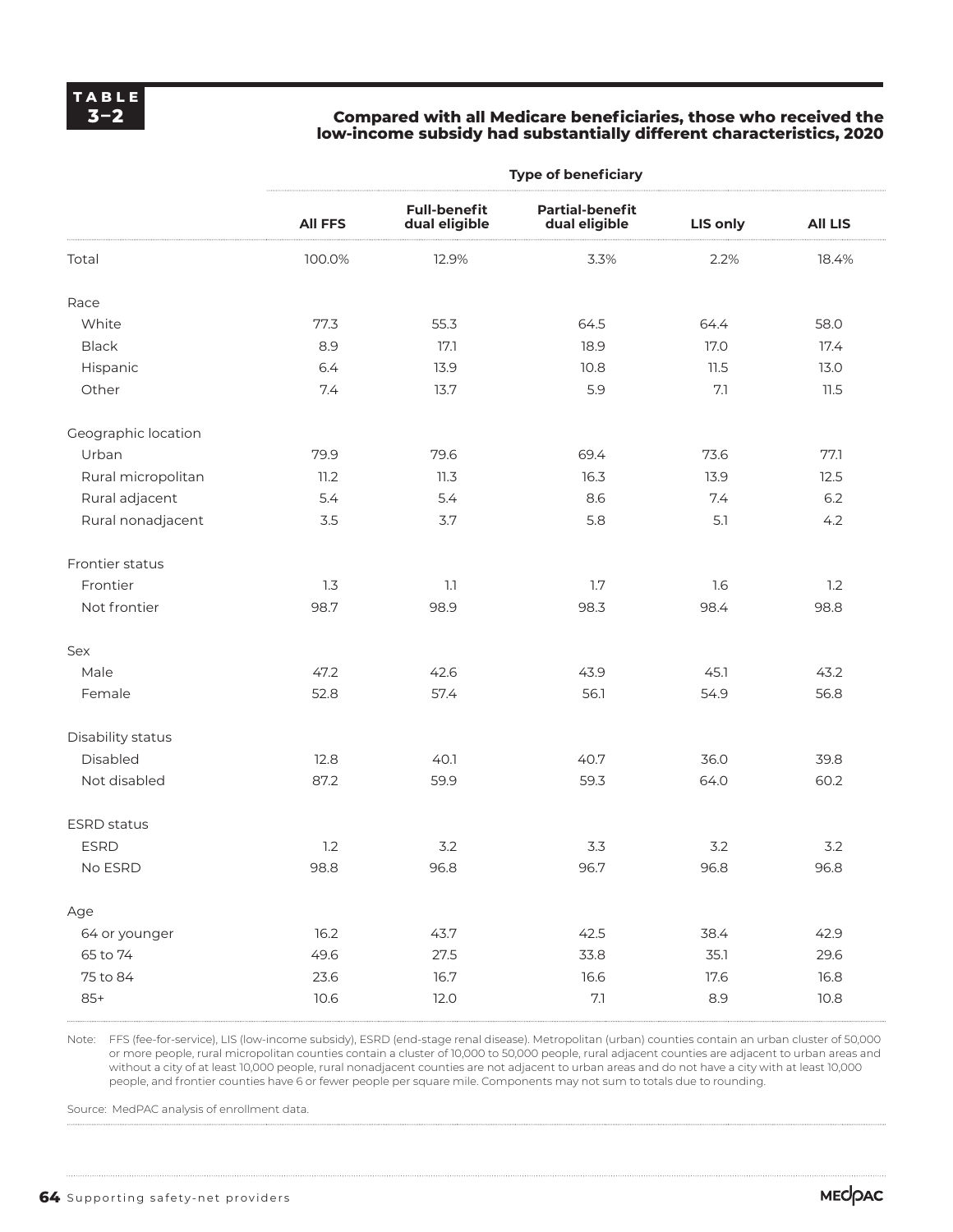are tied to DSH payments), and payments through the Medicare-dependent hospital (MDH) program. (See Table 3-3, pp. 66–67, for a comparison of these and other special hospital payment policies.)

#### **DSH and uncompensated care payments**

DSH payments are supplementary inpatient payments that Medicare makes to hospitals that serve high shares of low-income patients. Hospitals are eligible to receive DSH payments if their share of low-income patients, referred to as the DSH patient percentage, meets or exceeds 15 percent. Hospitals' DSH payment adjustments generally increase as their DSH patient percentages increase, with certain limitations. $^{\rm 5}$  The DSH patient percentage is defined as the sum of two percentages:

- the number of inpatient days for Medicare beneficiaries eligible for Supplemental Security Income (SSI) divided by the total number of Medicare inpatient days, $6$  and
- the number of inpatient days for Medicaid beneficiaries (who are not dually eligible for Medicare) divided by the total number of inpatient days for all patients.

Medicare DSH payments were established in the Consolidated Omnibus Budget Reconciliation Act of 1985 and became effective for discharges occurring on or after May 1, 1986. The original rationale for Medicare DSH payments was that low-income Medicare patients were typically more costly to care for in ways that were not accounted for by the original diagnosis related group system. However, subsequent research by the Commission and others concluded that, at most, 25 percent of DSH payments were empirically justified by the higher costs associated with treating lowincome Medicare patients (Medicare Payment Advisory Commission 2007, Sheingold et al. 2016).

Despite the limited empirical justification for the established level of DSH payments, some stakeholders argued that full DSH payments should continue to assist hospitals with uncompensated care costs for non-Medicare patients.<sup>7</sup> However, in 2007, the Commission found that DSH payments were not well targeted to hospitals with high uncompensated care costs (Medicare Payment Advisory Commission 2007).

Subsequently, the Congress made several changes to the magnitude and structure of DSH payments as part of Affordable Care Act of 2010. Beginning in 2014, hospitals that qualify for DSH payments may receive two different payment adjustments: a revised DSH payment and an uncompensated care payment.

- First, hospitals receive 25 percent of the DSH payments they would have received under the traditional DSH formula. This lower DSH payment is referred to as the "empirically justified" Medicare DSH payment.
- Second, hospitals that qualify for the empirically justified Medicare DSH payment may also receive a share of a fixed pool of dollars referred to as the "uncompensated care pool." Hospitals each receive uncompensated care payments that are equal to the product of three values—75 percent of all hospitals' aggregate traditional DSH payments, 1 minus the percent change in the national uninsured rate since 2013 for individuals under the age of 65, and the hospital's share of uncompensated care relative to the amount of uncompensated care costs for all DSH hospitals.<sup>8</sup>

In 2022, Medicare expects to pay roughly \$3.5 billion in empirically justified DSH payments and \$7.2 billion in uncompensated care payments to IPPS hospitals, which together represent 6 percent of all Medicare payments to short-term acute care hospitals (Centers for Medicare & Medicaid Services 2021b).<sup>9</sup> Nearly all hospitals will receive at least some of this funding since the share of hospitals qualifying for DSH payments has expanded over time. (See the text box on maintaining targeting of special payments, pp. 68–69, for more information on this topic.)

The DSH patient percentage has frequently been used to identify safety-net hospitals. However, the DSH formula omits two categories of patients who can be financially challenging for hospitals: the uninsured and Medicare beneficiaries. These omissions may result in hospitals that serve high shares of uninsured or Medicare patients being disadvantaged by the current DSH formula.

The DSH patient percentage does not include a measure of uncompensated care. For example, a hospital stay furnished to an uninsured, low-income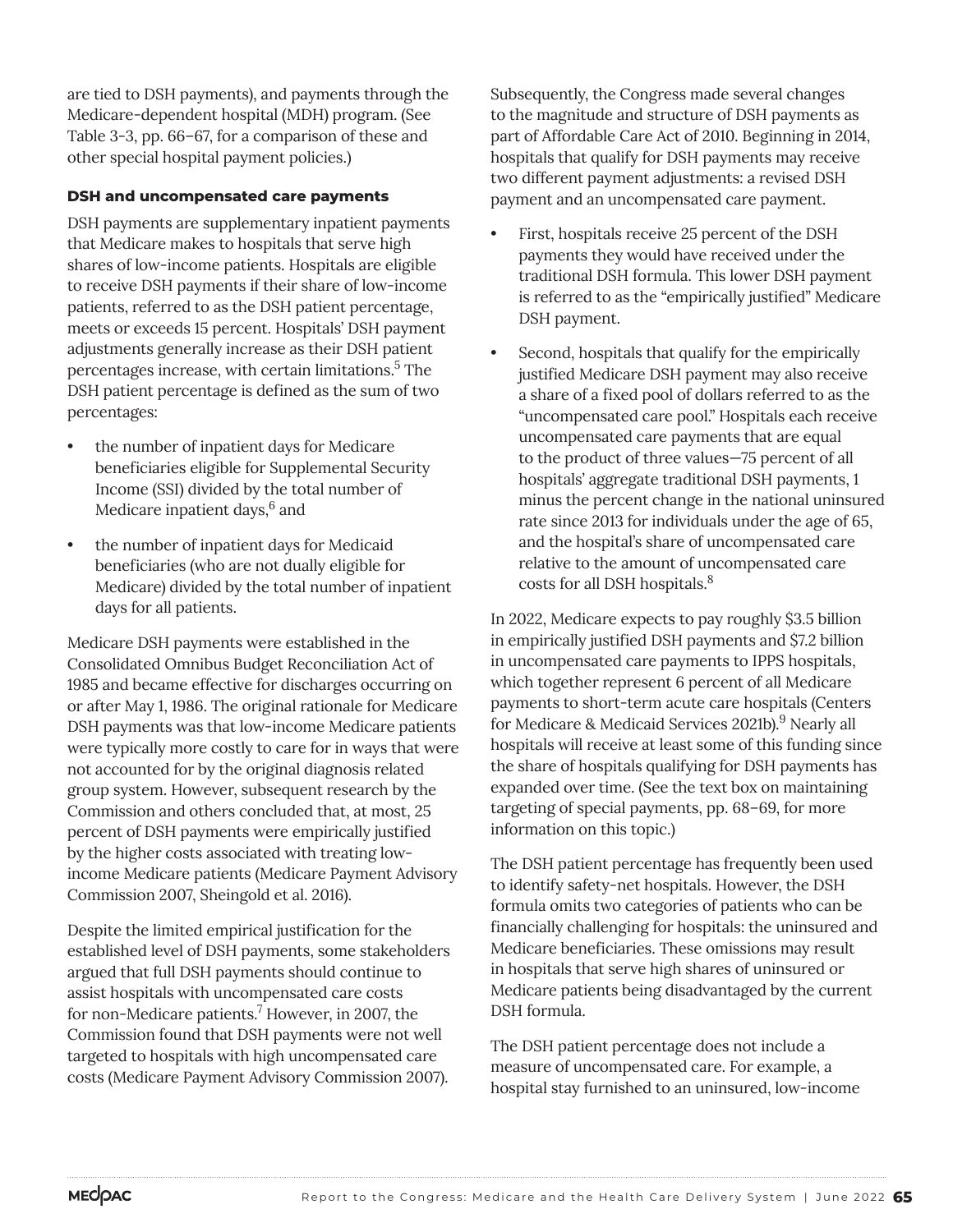#### **3–3 Descriptions of special hospital payment policies** *(cont. next page)*

| <b>Payment policy</b>                      | <b>Current primary</b><br>eligibility requirements                                                                                                                                                                                                     | <b>Payment adjustment</b><br>methods                                                                                                                                                                                           | <b>Annual</b><br>cost<br>(billions) | Share of<br>urban<br>hospitals                                | Share of<br>rural<br>hospitals     |
|--------------------------------------------|--------------------------------------------------------------------------------------------------------------------------------------------------------------------------------------------------------------------------------------------------------|--------------------------------------------------------------------------------------------------------------------------------------------------------------------------------------------------------------------------------|-------------------------------------|---------------------------------------------------------------|------------------------------------|
| Disproportionate<br>share hospital         | Medicaid share plus SSI share<br>of Medicare beneficiaries<br>generally has to exceed 15%                                                                                                                                                              | Inpatient add-on ranging<br>from 0.6% to 19%                                                                                                                                                                                   | \$3.5                               | 82%                                                           | 92%<br>(of IPPS)                   |
| Uncompensated<br>care                      | Must be a DSH hospital                                                                                                                                                                                                                                 | Pays approximately 21% of<br>uncompensated care costs                                                                                                                                                                          | 7.2                                 | 82%                                                           | 92%<br>(of IPPS)                   |
| Critical access<br>hospital program        | Must have 25 or fewer beds,<br>have been designated as a<br>"necessary provider" by the<br>state prior to 2006, or meet<br>certain criteria for being<br>isolated from other hospitals<br>(e.g., be 35+ miles by primary<br>road from other hospitals) | Pays approximately cost for<br>inpatient, outpatient, post-<br>acute swing services, lab,<br>therapy services, and on-call<br>costs; add-on for physician<br>payments                                                          | $3 - 4^a$                           | Must be<br>rural or<br>classified as<br>rural by the<br>state | 64%                                |
| Sole community<br>hospital program         | Must be 35+ miles from non-<br>CAH hospital or be 15 miles<br>from non-CAH hospitals and<br>meet other criteria                                                                                                                                        | Inpatient operating<br>payments based on the<br>higher of prospective rates<br>or historical costs trended<br>forward from 1982, 1987,<br>1996, or 2006; outpatient<br>add-on of 7.1%                                          | 0.8 <sup>b</sup>                    | 4%                                                            | 48% of<br><b>IPPS</b><br>hospitals |
| Medicare-<br>dependent<br>hospital program | Rural or reclassified as rural, 100<br>or fewer beds, and 60% of days<br>or discharges were Medicare<br>beneficiaries                                                                                                                                  | Inpatient operating<br>payments equal to the<br>higher of prospective rates<br>or 25% of prospective rate<br>plus 75% of historical costs<br>trended forward; historical<br>costs based on 1982, 1987, or<br>2002 cost reports | O.1                                 | $\circ$                                                       | 18% of<br>rural IPPS               |

patient who cannot afford to pay for their care is not counted in the calculation of a hospital's DSH patient percentage.10 In contrast, the stay would count toward the DSH patient percentage if that same patient were eligible for Medicare and SSI or Medicaid. This difference means that a hospital that treats a high share of patients without insurance could be doubly disadvantaged: It would not receive payment for some of the care it provides (other than through Medicare uncompensated care payments), and it might receive lower Medicare DSH payments because fewer of its

patients count toward the DSH patient percentage. Uncompensated care burden may have been excluded from the original DSH patient percentage because data on uncompensated care data were not available at the time it was implemented. However, such data are now available on Medicare hospital cost reports.

The DSH patient percentage also does not account for the share of patients who are Medicare beneficiaries. Instead, it includes only the ratio of Medicare patients who qualify for SSI to all Medicare patients. This metric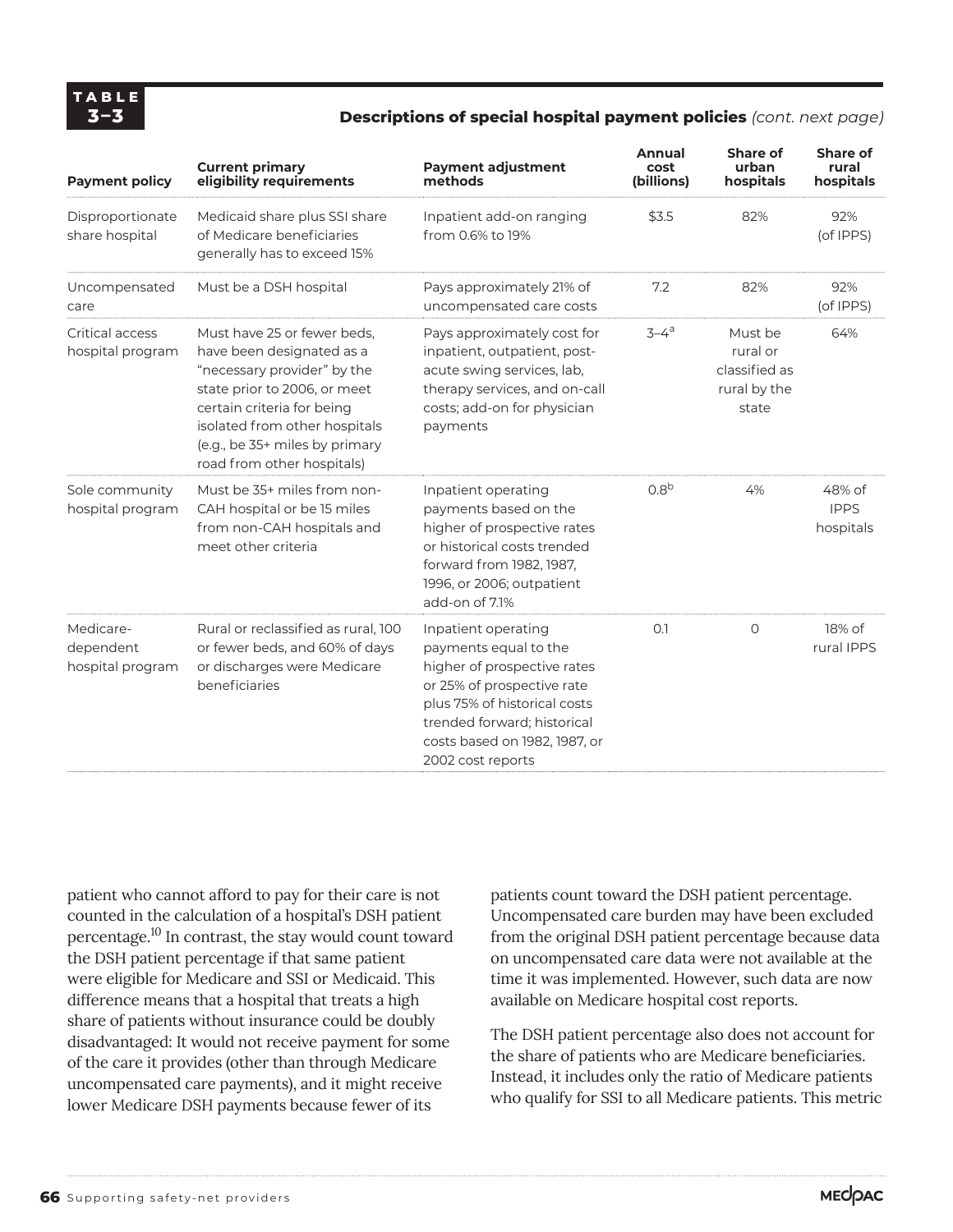#### **3–3 Descriptions of special hospital payment policies** *(cont.)*

| <b>Payment policy</b>               | <b>Current primary</b><br>eligibility requirements                                                                                                                                                                         | <b>Payment adjustment</b><br>methods                                                                           | <b>Annual</b><br>cost<br>(billions)                                                                             | Share of<br>urban<br>hospitals                                | Share of<br>rural<br>hospitals |
|-------------------------------------|----------------------------------------------------------------------------------------------------------------------------------------------------------------------------------------------------------------------------|----------------------------------------------------------------------------------------------------------------|-----------------------------------------------------------------------------------------------------------------|---------------------------------------------------------------|--------------------------------|
| 340B program                        | Must be a nonprofit or<br>government-owned hospital;<br>also must be either a CAH<br>or meet a minimum DSH<br>adjustment percentage (usually<br>11.75%); approximately half of<br>all hospitals meet this DSH<br>threshold | Receive discount prices on<br>drugs from pharmaceutical<br>companies                                           | Generates<br>slight<br>savings<br>for the<br>Medicare<br>program<br>due to<br>lowering<br>$CAH \text{ costs}^C$ | About 55%<br>of IPPS<br>nonprofit/<br>government<br>hospitals | About<br>87% of<br>CAHS        |
| Low-volume<br>hospital program      | Must have under 3,800<br>discharges and be more than<br>15 miles from another IPPS<br>hospital (can be next to a CAH)                                                                                                      | Increases payments for<br>inpatient care by up to 25%<br>(linear decline between 500)<br>and 3,799 discharges) | 0.4                                                                                                             | 6%                                                            | $61%$ of<br>rural IPPS         |
| Rural emergency<br>hospital program | Rural hospital that ceases<br>inpatient services                                                                                                                                                                           | Pays a fixed monthly<br>payment plus 105% of PPS<br>rates for outpatient care                                  | Not yet<br>started <sup>d</sup>                                                                                 |                                                               |                                |

Note: DSH (disproportionate share hospital), SSI (Supplemental Security Income), IPPS (inpatient prospective payment system), CAH (critical access hospital).

a This amount represents an estimate of the difference between cost-based payments and what payments (including cost sharing) would have been if CAHs were paid PPS rates. About half of the increase is due to increased program payments (primarily on post-acute swing care) and about half is higher outpatient cost sharing paid by beneficiaries or their supplemental insurers on outpatient care. The last time we formally estimated this amount was for 2011, when the estimate was \$2 million per CAH or approximately \$2.6 billion dollars in additional payments. Given growth in CAH payments since that time, the net additional payments are estimated to be in the \$3 billion to \$4 billion range. b The cost of sole community hospital (SCH) special payments is about \$250 million from the 7.1% outpatient add-on program payments in addition to \$600 million of the combined value of low-volume and SCH hospital–specific payments.

c The CAH program makes cost-based payments for Part B drugs and other services. To the extent that the 340B program reduces drug acquisition costs, the cost-to-charge ratio for the CAH's pharmacy will be reduced and cost-based payments will be reduced. There may also be indirect effects of the 340B program on Medicare spending and other payer spending due to increased incentives for 340B hospitals to acquire certain providers, such as oncologists. We have not attempted to quantify those secondary effects.

d The rural emergency hospital program is scheduled to begin on January 1, 2023.

Source: MedPAC analysis of IPPS final rules (Centers for Medicare & Medicaid Services 2021a, Health Resources and Services Administration 2021, Medicare Payment Advisory Commission 2005a).

is a measure of the income of Medicare patients served by the hospital rather than a measure of the share of patient days attributed to Medicare patients. Medicare was a relatively profitable payer when the original DSH patient percentage was conceived, so policymakers likely never considered a hospital's share of Medicare patients as an indicator of a provider's need. For example, the average hospital Medicare inpatient margin was about 13 percent in 1985 (Prospective Payment Assessment Commission 1997). However, hospitals' average Medicare margins are now negative,

and aggregate hospital payment rates across Medicare and Medicaid are similar (Selden et al. 2015, Stensland et al. 2016). Therefore, including a hospital's Medicare share in the DSH patient percentage may now be warranted.

A third issue with the current DSH formula is that it is based purely on inpatient payments. As the practice of medicine shifts toward outpatient settings, the mix of inpatients may become less reflective of the hospitals' overall patient mix.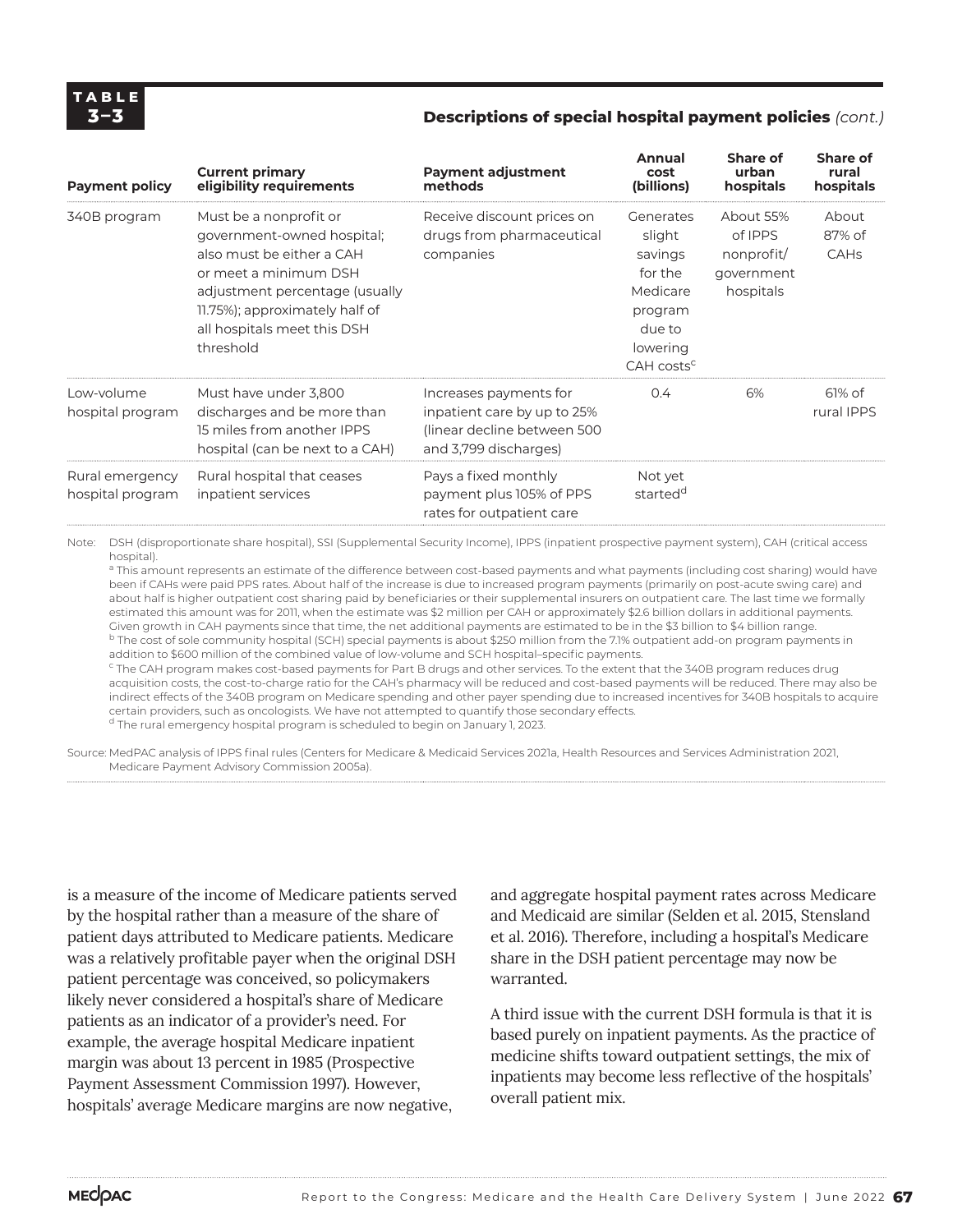### **Maintaining targeted payment adjustments is often difficult**

Many special payments to safety-net or<br>
narrowly to provide financial support to<br>
these previders that are mest exitied for appuring isolated providers are initially targeted those providers that are most critical for ensuring beneficiary access to care. However, over time, some of Medicare's special payment programs have been expanded to include a broader array of providers, many of which do not function as safetynet providers or ensure access in isolated areas. For example, in 1988, 35 percent of urban hospitals qualified for payment under the disproportionate share hospital (DSH) program; this figure had increased to 82 percent by 2020 (Table 3-4).

Historically, policymakers face particular pressure to expand programs that have discrete cutoff points in order to qualify. Such programs create a benefit "cliff" whereby providers who qualify receive substantial financial benefits and providers who fall just short of qualifying receive no benefits. Providers who fall just short of qualifying (and their advocates) then often argue that the qualifying criteria should be expanded to maintain equal treatment for similar providers. Over time, this process can lead to broadly expanding what was initially a narrowly targeted program.

Given this history, policymakers may want to design future special payments to allow almost all providers to qualify, with the magnitude of special payments determined on an incremental basis using recent data, so that providers earn higher payments by increasing beneficiary access to care (as opposed to earning higher payments through activities such as reclassifying urban hospitals as rural). As an example, if policymakers wanted to direct additional funding to hospitals or clinicians who treat lowincome beneficiaries, instead of requiring providers to treat a certain share of low-income beneficiaries, be located in areas where low-income beneficiaries live, or be a certain type of facility, policymakers could consider:

- determining the magnitude of special payments on an incremental basis using recent data, removing the "cliffs," and allowing most providers who treat some low-income beneficiaries to qualify for special payments; and
- increasing the magnitude of the special payments as the low-income share of safetynet-type patients increases. ■

*(continued next page)*

#### **Medicare-dependent hospital program**

The Medicare-dependent hospital (MDH) program provides small, rural hospitals with enhanced inpatient payments. Specifically, MDH hospitals receive 75 percent of the difference between standard IPPS rates and a hospital-specific rate, which is based on each hospital's historic inpatient operating costs from 1982, 1987, or 2002 (trended forward to account for annual market basket updates and changes in case mix). If IPPS rates are higher than a hospital's updated costs, then the hospital receives standard IPPS rates. To qualify for the MDH program, a hospital must:

- be located in a rural area (with certain exceptions);
- have fewer than 100 beds; and

have at least 60 percent of its inpatient days or discharges attributable to Medicare beneficiaries using two of the three most recently settled cost reports or using cost reports from 1987 or 1988.

The Government Accountability Office found that, in 2017, 138 hospitals qualified for the MDH program, 78 hospitals received additional payments through the program (the remaining hospitals' updated costs were lower than standard IPPS rates), and the median additional payment per hospital was about \$800,000, although additional payments per hospital ranged from \$1,000 to \$10.4 million (Government Accountability Office 2020).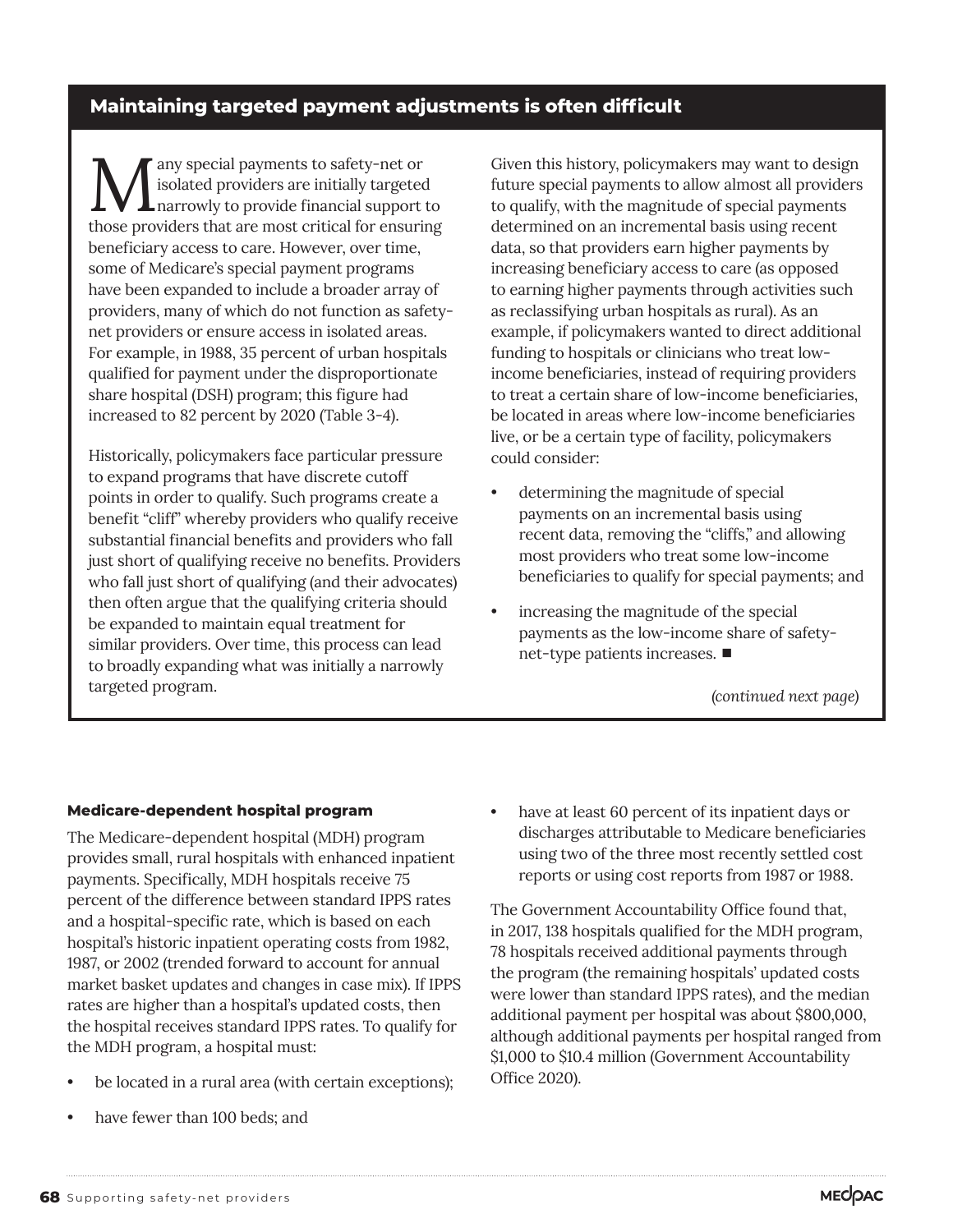## **Maintaining targeted payment adjustments is often difficult (cont.)**

| TABLE |     |  |
|-------|-----|--|
|       | 3–4 |  |

#### **3–4 Targeted policies for hospitals have generally expanded over time**

| Program                                                                                                                                                                                                                                                                                                                                                                                                                                                                                                                                                                    | <b>Expanded over time?</b>                                                                                                                                                                                              | <b>Degree of expansion</b>                                                                                                                                   |  |  |  |  |  |  |  |
|----------------------------------------------------------------------------------------------------------------------------------------------------------------------------------------------------------------------------------------------------------------------------------------------------------------------------------------------------------------------------------------------------------------------------------------------------------------------------------------------------------------------------------------------------------------------------|-------------------------------------------------------------------------------------------------------------------------------------------------------------------------------------------------------------------------|--------------------------------------------------------------------------------------------------------------------------------------------------------------|--|--|--|--|--|--|--|
| Medicare disproportionate<br>share hospital program                                                                                                                                                                                                                                                                                                                                                                                                                                                                                                                        | Yes; criteria were lowered and Medicaid was<br>expanded, which increased the number of<br>providers that qualified <sup>a</sup>                                                                                         | In 1988, 35% of urban hospitals<br>qualified; this rose to 42% in 1991, 52<br>percent in 1997, and 82% in 2020 <sup>a</sup>                                  |  |  |  |  |  |  |  |
| Uncompensated<br>care payments for<br>disproportionate share<br>hospitals                                                                                                                                                                                                                                                                                                                                                                                                                                                                                                  | All disproportionate share hospitals qualify                                                                                                                                                                            | The pool of dollars has declined<br>as more hospital patients become<br>insured                                                                              |  |  |  |  |  |  |  |
| 340B program (limited to<br>critical access hospitals and<br>nonprofit or government<br>hospitals with moderate<br>or high low-income shares<br>(i.e., Medicaid patients and<br>Medicare patients on SSI))                                                                                                                                                                                                                                                                                                                                                                 | Special rules for rural hospitals were<br>enacted in 2010, and Medicaid expansion<br>increased the number of eligible hospitals                                                                                         | Hospitals participating in the<br>program increased over 70% from<br>2011 to 2019, from 1,465 (33% of<br>hospitals) to 2,574 (57% of hospitals) <sup>b</sup> |  |  |  |  |  |  |  |
| Medicare-dependent<br>hospital program                                                                                                                                                                                                                                                                                                                                                                                                                                                                                                                                     | Increased the share of payments that can<br>be cost based, but little change in eligibility                                                                                                                             | Little change                                                                                                                                                |  |  |  |  |  |  |  |
| Low-volume and low-provider-density programs                                                                                                                                                                                                                                                                                                                                                                                                                                                                                                                               |                                                                                                                                                                                                                         |                                                                                                                                                              |  |  |  |  |  |  |  |
| Sole community hospital<br>program                                                                                                                                                                                                                                                                                                                                                                                                                                                                                                                                         | Expanded due to looser criteria for entering,<br>somewhat offset by critical access hospital<br>expansion <sup>c</sup>                                                                                                  | In 1987, 12 percent of rural hospitals<br>were sole community hospitals; this<br>rose to 16 percent of rural hospitals<br>by $2020^{\circ}$                  |  |  |  |  |  |  |  |
| Critical access hospitals<br>(formerly medical assistance<br>facilities or rural<br>primary care hospital<br>demonstrations)                                                                                                                                                                                                                                                                                                                                                                                                                                               | Allowed states to waive distance<br>requirements, expanded size to 25 beds,<br>expanded length of stay up to a limit of<br>4 days, expanded cost-based payments<br>to include post-acute care, and other<br>expansionsd | Increased from 16 hospitals in 1994<br>(under demonstrations) to 916 in<br>2004 to 1,353 in 2021, representing<br>65% of all rural hospitals <sup>d</sup>    |  |  |  |  |  |  |  |
| Low-volume hospital<br>program for hospitals more<br>than 15 miles from other<br>providers                                                                                                                                                                                                                                                                                                                                                                                                                                                                                 | Expanded due to legislation changing<br>eligibility criteria from 200 annual<br>discharges to 3,800 annual discharges                                                                                                   | Expanded from 3 hospitals in 2010 to<br>626 hospitals in 2019; by 2019, 61% of<br>rural IPPS hospitals received a low-<br>volume adjustment <sup>e</sup>     |  |  |  |  |  |  |  |
| Note:<br>payments.                                                                                                                                                                                                                                                                                                                                                                                                                                                                                                                                                         | SSI (Supplementary Security Income), IPPS (inpatient prospective payment system). Critical access hospitals do not qualify for DSH                                                                                      |                                                                                                                                                              |  |  |  |  |  |  |  |
| Source: <sup>a</sup> Centers for Medicare & Medicaid Services 2021a, Prospective Payment Assessment Commission 1998, Prospective Payment<br>Assessment Commission 1997.<br><sup>b</sup> Government Accountability Office 2018, Health Resources and Services Administration 2021.<br><sup>c</sup> Centers for Medicare & Medicaid Services 2021a, Freiman and Cromwell 1987, U.S. House of Representatives 1985.<br><sup>d</sup> Flex Monitoring Team 2021, Medicare Payment Advisory Commission 2005a, Medicare Payment Advisory Commission 2005b, Wright<br>et al. 1995. |                                                                                                                                                                                                                         |                                                                                                                                                              |  |  |  |  |  |  |  |

e Centers for Medicare & Medicaid Services 2021a, Centers for Medicare & Medicaid Services 2009.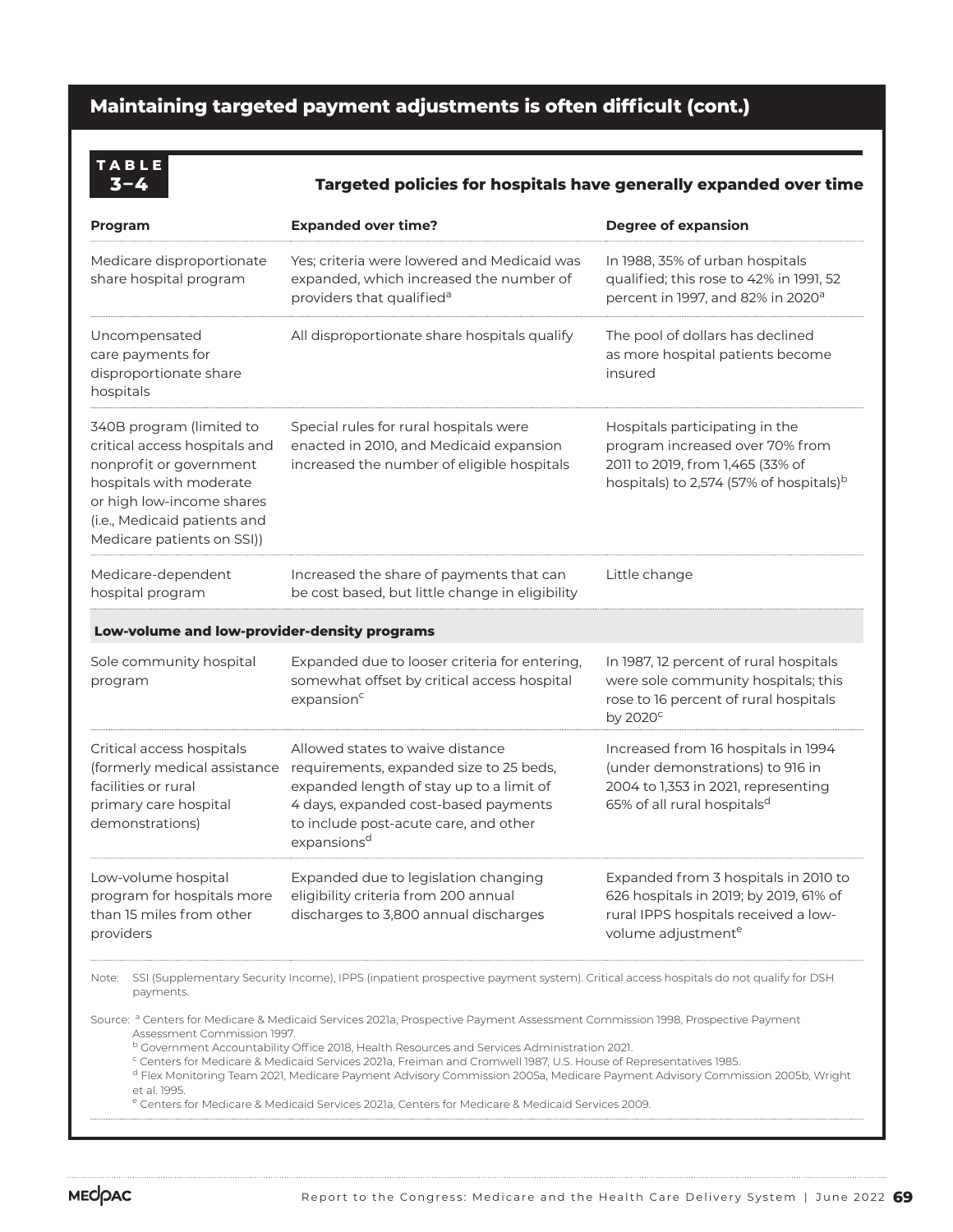The additional Medicare spending distributed through the MDH program is not well targeted to those hospitals most in need for a few key reasons:

- *• Inpatient services are no longer the dominant service lines for many hospitals:* When the MDH program was enacted, hospitals' primary source of Medicare revenue was inpatient services. In contrast, outpatient services now represent about half of MDHs' Medicare revenues. Therefore, any measure of "Medicare dependence" should consider outpatient as well as inpatient revenue.
- *• Supplemental payments do not reflect current costs:* The hospital-specific rate used to calculate extra payments is based on data from 1982, 1987, or 2002. Allowing hospitals to pick their highest-cost year from data that is up to 40 years old results in hospital-specific rates that are unlikely to reflect current costs.
- *• Hospitals with the highest costs may not be those in the most need:* The Commission's prior work has shown that hospitals under financial pressure tend to have lower costs, while hospitals that are in better shape financially tend to have higher costs (Medicare Payment Advisory Commission 2020). Therefore, cost-based payments that pay more to hospitals with higher costs may not be directing funds to hospitals most in need. In fact, hospitals that are under enough financial pressure to keep their costs below current IPPS rates would not receive any benefit from the MDH program.

The MDH program is premised on the idea that financial viability can be challenging for hospitals when Medicare is their dominant payer. In recent years, the decline in Medicare profit margins has resulted in even greater financial challenges for hospitals dependent on Medicare in both rural and urban areas.

#### **Beneficiaries' access to hospital care is good in the aggregate, but safety-net hospitals are more likely to face financial challenges**

Our analyses have shown, on average, that Medicare beneficiaries have good access to hospital care, and hospitals' total (all-payer) margins are near record highs as a result of rapidly increasing rates paid by commercial insurers. However, hospitals' Medicare margins are negative, have decreased over time, and are near zero even for relatively efficient hospitals. These trends suggest a growing disparity between hospitals that predominantly rely on Medicare (and other public payers) and hospitals with a substantial volume of commercially insured patients.

Our analyses confirmed that safety-net hospitals face significant financial challenges, even with the special payments these hospitals already receive from Medicare. We found that hospitals that treated higher shares of low-income beneficiaries had lower total margins and were more likely to close than other hospitals.

#### **The gap between commercial and Medicare payment rates to hospitals has grown, underscoring the importance of payer mix in hospital profitability**

Each year the Commission examines trends in the capacity and supply of hospitals, the volume of services per beneficiary, hospitals' financial performance, and other metrics to assess the adequacy of Medicare's hospital payment rates. The Commission has consistently found that hospitals have a financial incentive to treat Medicare beneficiaries (i.e., a positive Medicare marginal profit margin), adequate capacity prior to the coronavirus pandemic (e.g., aggregate occupancy rate of 64 percent in 2019), and strong overall financial performance. For example, from 2005 to 2019, hospitals' average total margin climbed from 4.7 percent to 7.6 percent, a record high.

While hospitals' total (all-payer) margins have reached record highs, their Medicare profit margins have decreased over the last two decades. From 1999 to 2008, the Commission found that hospitals' average Medicare margins fell steadily from 10 percent to –7.6 percent (Medicare Payment Advisory Commission 2020, Medicare Payment Advisory Commission 2017, Medicare Payment Advisory Commission 2008). Since 2008, hospitals' Medicare margins have varied somewhat but have remained substantially negative. In 2019, hospitals' average Medicare margin was –8.7 percent, and it remained below –8 percent in 2020.

Because profit margins on commercial patients continue to diverge from profit margins on Medicare and Medicaid patients, safety-net hospitals may not have sufficient resources to compete for labor and amenities with hospitals that treat a higher share of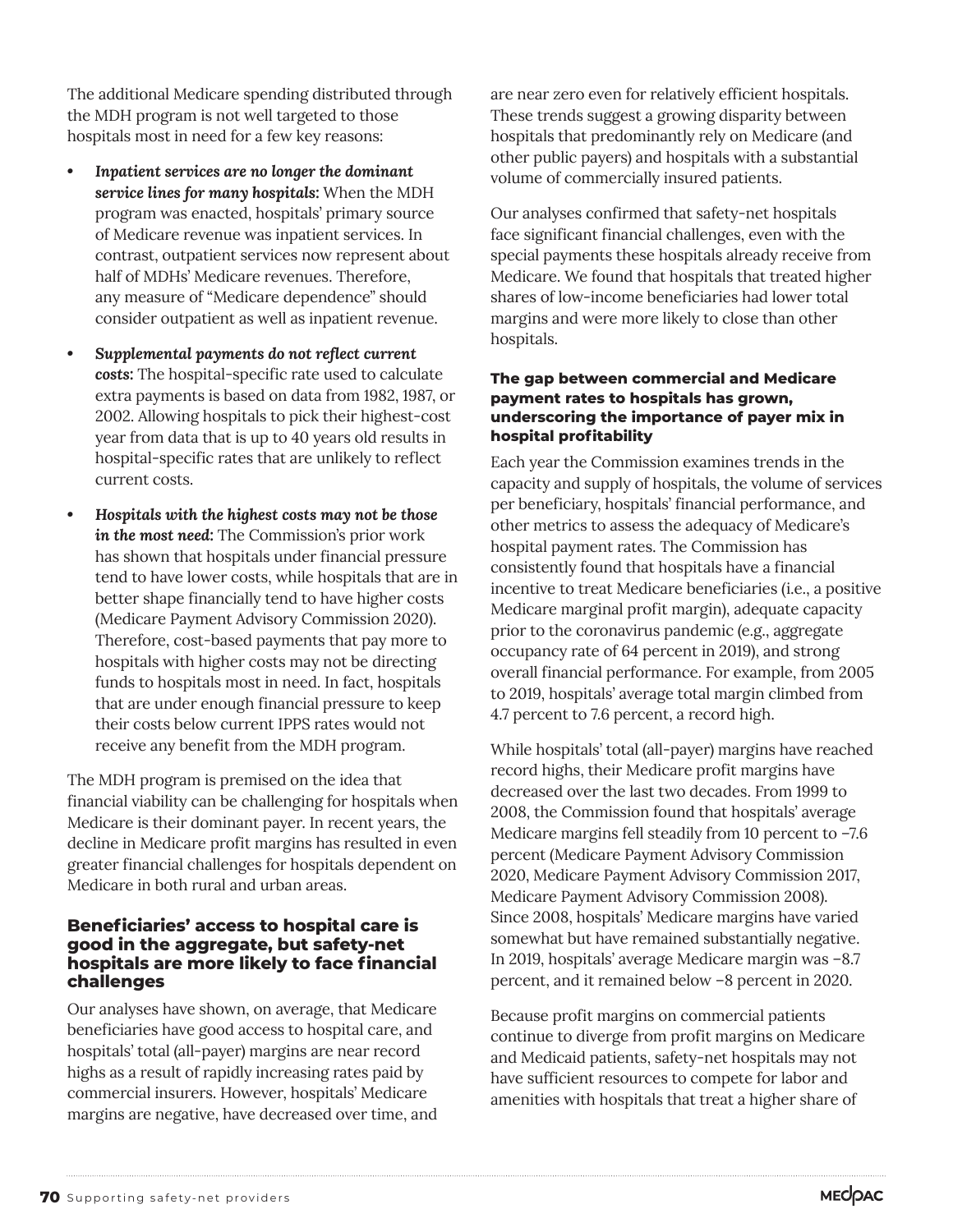commercial patients. The concern is that eventually this disparity could negatively affect access to highquality care for certain Medicare beneficiaries. In the extreme, hospitals whose patients consist nearly entirely of those on Medicare or Medicaid or patients who are uninsured could have to reduce unprofitable service lines or even be forced to close.

#### **Hospitals with higher shares of low-income patients had lower margins and were more likely to close than other hospitals**

Using our proposed definition of low-income beneficiaries (those who receive the Part D LIS), we found that the share of hospitals' Medicare claims associated with low-income beneficiaries was negatively correlated with hospitals' non-Medicare and total margins—that is, both non-Medicare and total margins were lower for hospitals serving higher shares of LIS beneficiaries.<sup>11</sup> For example, the quarter of hospitals with the lowest shares of LIS beneficiaries in 2015 had a median non-Medicare profit margin of 15 percent, suggesting that they did not need to break even on Medicare to remain profitable. In contrast, the quartile of hospitals with the highest LIS shares had a median non-Medicare margin of 2 percent, suggesting that they needed to almost break even on Medicare to remain profitable. Similarly, we found that hospitals with the lowest LIS shares of beneficiaries had a total margin (including investment income) of 8 percent, compared with 2 percent for the hospitals with the highest shares of LIS beneficiaries (Table 3-5, p. 72). These findings are not unique to the years shown in the table. We found similar results when looking at 2019 margins.

It is important to note that the LIS beneficiary variable considers only Medicare beneficiaries. But it is strongly negatively correlated with non-Medicare margins, suggesting that the LIS beneficiary variable is acting as a proxy for other factors at the hospital. For example, hospitals whose Medicare patients tend to have low incomes may be more likely to have a large share of low-income patients among their non-Medicare patients as well, which could result in lower levels of non-Medicare profitability.

In contrast to our findings for total margins, we found that hospitals with higher shares of lowincome beneficiaries tended to have higher Medicare margins. The quarter of hospitals with the highest

shares of their Medicare volume associated with LIS beneficiaries had a median Medicare profit margin of 0 percent, compared with –13 percent among the quarter of hospitals with the lowest shares (Table 3-5, p. 72). Higher Medicare margins among hospitals with higher shares of LIS beneficiaries in part reflects the fact that these hospitals already receive higher special payments from Medicare in the form of higher DSH and uncompensated care payments.

Hospitals with a high share of volume associated with LIS beneficiaries have a higher risk of closure. Among the quarter of hospitals with the highest shares of LIS beneficiaries in 2015, 3.0 percent closed over the next four years, compared with 0.3 percent among the quarter of hospitals with the lowest shares (Table 3-5, p. 72). This finding suggests that Medicare's current safety-net payments (DSH and uncompensated care) do not fully offset the lower level of profits associated with treating high shares of LIS beneficiaries.

#### **A new safety-net index may be a better way to identify safety-net providers**

On average, our relatively simple measure of the share of hospitals' Medicare volume associated with LIS beneficiaries is a strong predictor of total margins and risk of closure, suggesting that the measure might be useful in future analyses of safety-net hospitals. As a comparison, we ran our analyses again using two different measures of hospitals' low-income shares the DSH patient percentage (which Medicare uses to distribute DSH and uncompensated care funding) and a Safety-Net Index (SNI), which is computed as the sum of (1) the share of a hospital's total patient population associated with LIS beneficiaries, (2) the share of its revenue spent on uncompensated care, and (3) onehalf of its Medicare share of total days.<sup>12</sup>

Both the LIS and SNI measures appear to have stronger associations with non-Medicare margins and closures than the current DSH metric. These two safety-net metrics are also closely correlated with each other (correlation coefficient of 0.91). This correlation should not be surprising, given that a key variable in both metrics is the share of Medicare volume associated with LIS beneficiaries.

The SNI was our strongest measure in terms of predicting closures. Among the quarter of hospitals with the lowest SNI, 0.1 percent closed over a four-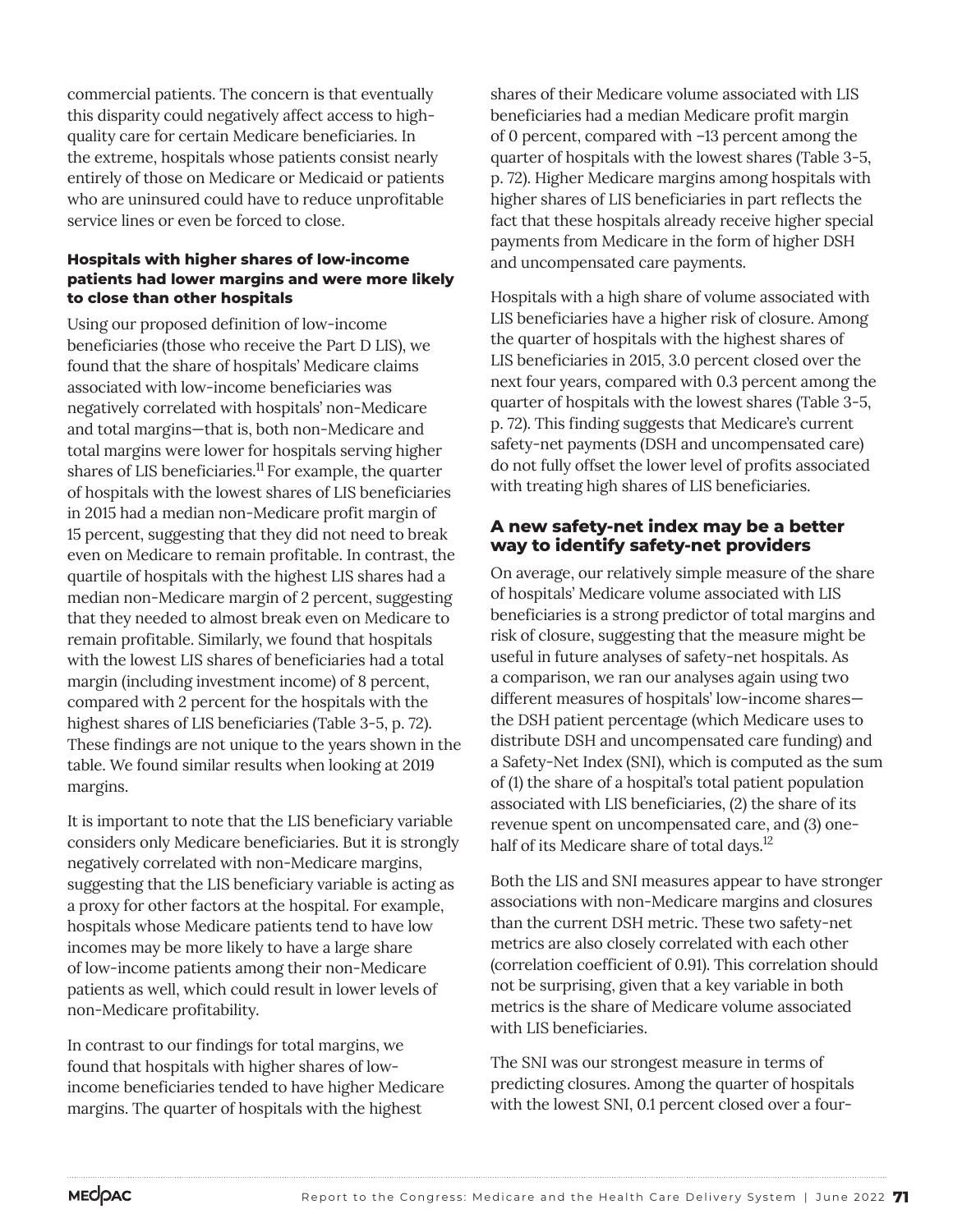#### **3–5 High SNI hospitals had lower margins and were more likely to close**

|                                               | DSH percentage,<br>by hospital quartile |                |      |      |       | LIS,           | by hospital quartile |          |       | Safety-Net Index,<br>by hospital quartile |      |      |  |
|-----------------------------------------------|-----------------------------------------|----------------|------|------|-------|----------------|----------------------|----------|-------|-------------------------------------------|------|------|--|
| <b>Hospital characteristic</b>                | Q1                                      | Q <sub>2</sub> | Q3   | Q4   | Q1    | Q <sub>2</sub> | Q <sub>3</sub>       | Ο4       | Q1    | Q <sub>2</sub>                            | Q3   | Ο4   |  |
| <b>2015 characteristics</b>                   |                                         |                |      |      |       |                |                      |          |       |                                           |      |      |  |
| LIS share of Medicare patients                | 22%                                     | 30%            | 36%  | 48%  | 20%   | 29%            | 38%                  | 53%      | 21%   | 29%                                       | 37%  | 53%  |  |
| Medicare share                                | 64                                      | 62             | 57   | 47   | 57    | 58             | 59                   | 54       | 51    | 58                                        | 61   | 58   |  |
| Uncompensated care cost/revenue               | 2.3                                     | 3.2            | 3.3  | 3.3  | 2.1   | 2.8            | 3.3                  | 4.2      | 1.9   | 2.7                                       | 3.3  | 5.1  |  |
| Medicaid share                                | 10                                      | 19             | 25   | 39   | 14    | 21             | 23                   | 31       | 17    | 21                                        | 23   | 26   |  |
| Share teaching hospitals                      | 22                                      | 31             | 37   | 47   | 28    | 41             | 34                   | 33       | 35    | 40                                        | 33   | 30   |  |
| Share rural hospitals                         | 18                                      | 29             | 30   | 22   | 9     | 20             | 31                   | 39       | 10    | 18                                        | 29   | 42   |  |
| 2016 financial performance (actual 2016 data) |                                         |                |      |      |       |                |                      |          |       |                                           |      |      |  |
| Non-Medicare margin                           | 13%                                     | 9%             | 7%   | 5%   | 15%   | 9%             | 6%                   | 2%       | 14%   | 10%                                       | 6%   | 2%   |  |
| Medicare margin                               | $-13$                                   | $-10$          | $-5$ | $-3$ | $-13$ | $-10$          | $-7$                 | $\Omega$ | $-13$ | $-10$                                     | $-6$ | $-2$ |  |
| Total margin                                  | 6                                       | 5              | 5    | 3    | 8     | 6              | 3                    | 2        | 8     | 6                                         | 3    |      |  |
| Share closed 2016-2019                        | 1.7                                     | 1.0            | 1.3  | 2.1  | 0.3   | 0.6            | 2.3                  | 3.0      | O.1   | $0.4^{\circ}$                             | 2.3  | 3.3  |  |

Note: SNI (Safety-Net Index), DSH (disproportionate share hospital), LIS (low-income subsidy), Q (quartile). The unit of analysis is the hospital, with 704 hospitals in each quartile. The full sample of 2,816 hospitals represents all inpatient prospective payment system hospitals with more than 200 Medicare discharges and complete data. The margins presented are the median margin for the quartile. The LIS shares in this table are the average of inpatient and outpatient LIS shares. Medicare shares are presented as a share of adult and pediatric inpatient days, including Medicare Advantage days. Medicare patients tend to have longer lengths of stay and thus a large share of inpatient days. The non-Medicare margin excludes fee-for-service Medicare revenue and costs from the margin computation. "DSH percentage" refers to the disproportionate share patient percentage. The SNI consists of adding the share of Medicare patients who are LIS, the share of revenue spent on uncompensated care, and one-half of the hospital's Medicare share. The half weight of Medicare shares reflects its lower effect on non-Medicare margins as tested in series regression analyses. The redistribution of safety-net dollars (DSH and uncompensated care dollars) was computed as a percentage add-on to each hospital's inpatient and outpatient Medicare payments; it was approximately equal to a 0.3 percent add-on for each 1 percentage point increase in the SNI. The mean add-on is 7 percent in the illustrative example.

Source: MedPAC analysis of claims, cost report, and closure data.

year period compared with 3.3 percent among the quarter of hospitals with the highest SNI (Table  $3-5$ ).<sup>13</sup> In addition, the SNI predicted total margins as well as the LIS beneficiary metric did. A potential benefit of the SNI metric over the DSH and LIS measures is that it is positively correlated with the share of hospitals' patients who are enrolled in Medicare (due to Medicare shares being part of the metric). Therefore, the SNI metric combines the positive predictive attributes of the LIS beneficiary metric while avoiding the negative correlation with the share of patients who are enrolled in Medicare observed in both the DSH and LIS metrics. The current DSH metric has a high negative correlation with the Medicare share, and the LIS beneficiary metric has a moderately negative correlation with the Medicare share (data not shown).

We have shown that the SNI is a slightly better predictor of hospitals' non-Medicare margins and closures than the current DSH patient percentage. The SNI can be used to identify safety-net status. Using the SNI metric to determine the distribution of safety-net payments also may be more appropriate than using DSH and uncompensated care payments, given the limitations of the current DSH payments and what appear to be reasonable results if payments were distributed via the SNI.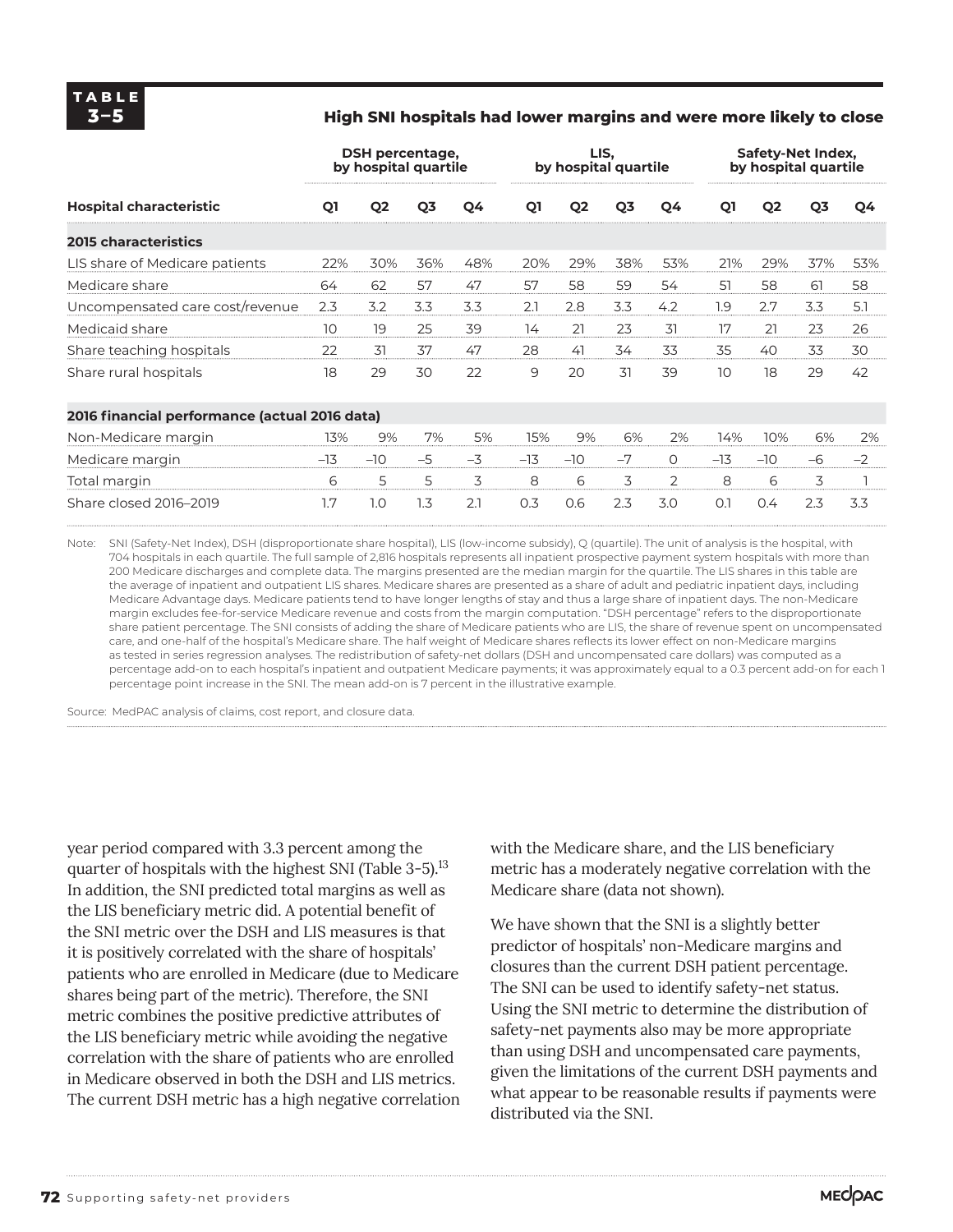#### **Limitations of the DSH percentage as an indicator of safety-net status**

While the current DSH patient percentage used to qualify for DSH and uncompensated care payments tends to direct more dollars to safety-net hospitals than other hospitals, the DSH patient percentage has three potential shortcomings:

- The DSH measure includes the share of inpatient days that are associated with non-dual-eligible Medicaid beneficiaries. While the original intent of using Medicaid days was as a proxy for a hospital serving low-income patients, incorporating these days into the formula means that Medicare is indirectly subsidizing Medicaid. The Commission has historically asserted that, as a matter of policy, Medicare should not subsidize Medicaid (Medicare Payment Advisory Commission 2020, Medicare Payment Advisory Commission 2016). When Medicare shifted 75 percent of DSH funds to paying for uncompensated care, the magnitude of the subsidy was reduced. However, the Medicaid share remains the primary factor in determining which hospitals receive DSH funds.
- The DSH metric is an inpatient-only metric. As the practice of medicine shifts toward outpatient settings, the mix of inpatients may be less reflective of the hospitals' overall patient mix.
- The DSH patient percentage is negatively correlated with the hospitals' share of Medicare patient days. For example, the typical hospital in the quartile of hospitals with the lowest DSH patient percentages had a patient mix that was 64 percent Medicare, compared with 47 percent Medicare at a typical high-DSH hospital (Table 3-5). The shift of special payments away from hospitals with high shares of Medicare patients may not have been a concern in 1985, when the DSH formula was established, because Medicare was a relatively profitable payer. However, because Medicare margins have declined over time, policymakers may want to consider targeting a larger share of Medicare's special payments to hospitals with higher shares of Medicare beneficiaries in the future. Much of the shift in safety-net payments shown in Table 3-5 stems from bringing Medicare shares into the safety-net formula.

#### **Using the Safety-Net Index to better target Medicare payments for safety-net hospitals**

Given the flaws in the current DSH metric, simply adding additional dollars to the DSH program does not appear to be a good way of targeting Medicare dollars. However, reasonable options exist for altering the distribution of Medicare's current safety-net payments.

We illustrate one such approach, which is designed to accomplish three objectives:

- *• Target payments to safety-net hospitals, using the SNI.*<sup>14</sup>
- *• Avoid a "cliff" effect, under which add-on payments increase dramatically if the provider meets a predetermined threshold.* To avoid the cliff effect, we modeled the adjustment so that it starts at zero for all those below the 5th percentile of the SNI distribution and increases in a linear fashion up to the 99th percentile of the distribution. The 5th and 99th percentiles were used to limit the influence of tails or potential errors in data while still allowing for higher payments to hospitals at the highest SNI level. The result was that the new SNI adjustment would eliminate current DSH and uncompensated care payments and redirect current DSH dollars by increasing inpatient and outpatient payments by approximately 0.3 percent for every 1 percentage point increase in the hospital's SNI.<sup>15</sup> Under this approach, the magnitude of the payment would be targeted, but almost all providers would receive some safety-net payment. For example, hospitals at the 10th percentile of the LIS beneficiary share distribution would receive about a 2 percent add-on to their Medicare rates, while providers at the 95th percentile of the distribution would receive a 17 percent add-on to their inpatient and outpatient rates.
- *• Fully expend the dollars currently being spent on DSH and uncompensated care payments.* In future work, we can evaluate whether additional funds are needed in the safety-net pool.

In our illustrative example, we model SNI payments as a pure budget-neutral redistribution of existing DSH and uncompensated care payments. Policymakers could decide whether additional funds are needed in the pool of SNI dollars to create a pool of safety-net payments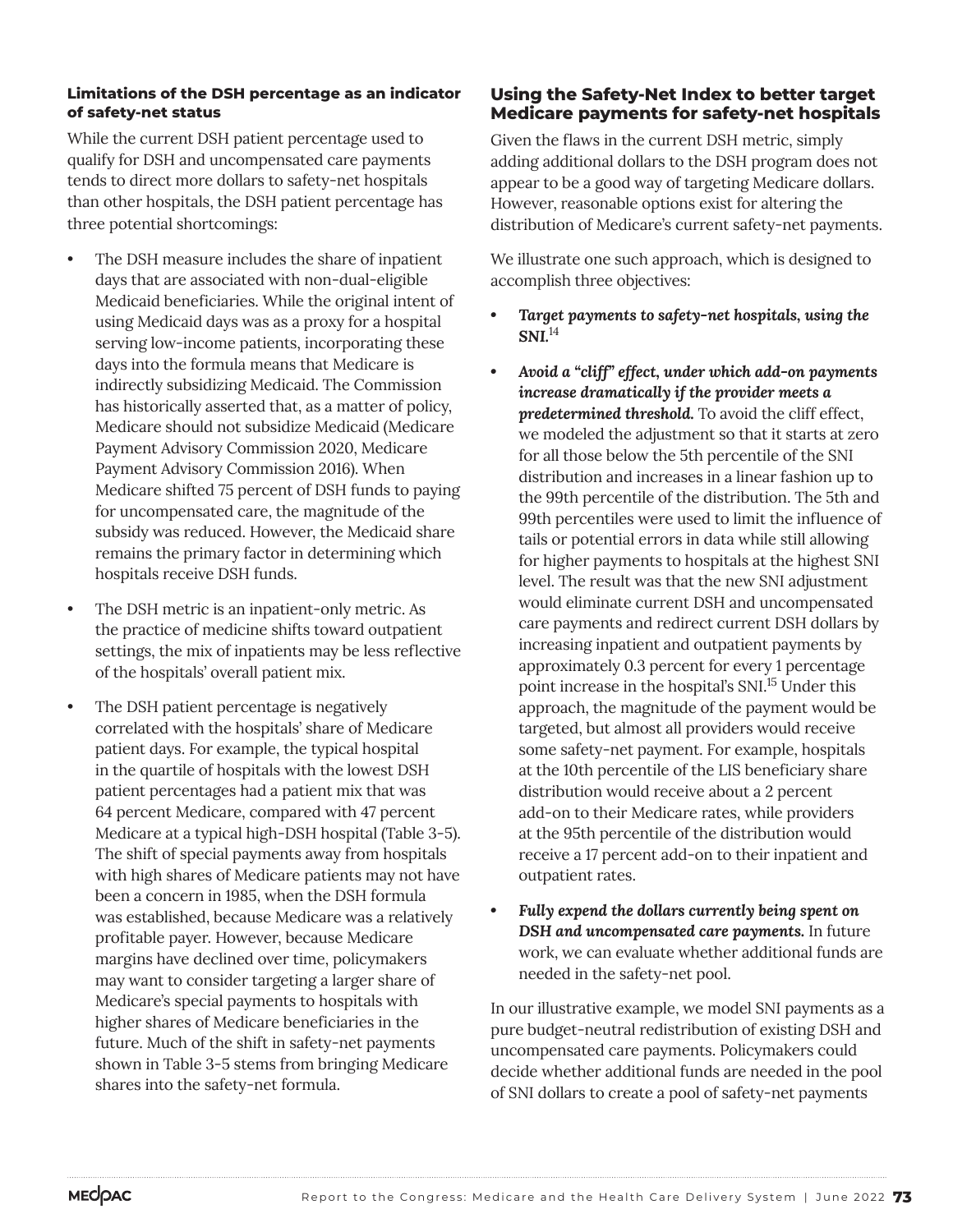that is larger than the current DSH/uncompensated care pool of funds. The Congress could set the size of the initial pool of dollars and then have the pool increase annually by some factor, such as the expected percentage increase in IPPS hospital spending. That would keep the SNI pool of dollars proportionate to the Medicare program's overall hospital spending.

The SNI for hospitals in this chapter was created with a combination of data on hospitals' fee-for-service (FFS) and Medicare Advantage (MA) Medicare patients. While we only illustrate the effect of SNI payments on FFS Medicare payments, an equal percentage add-on could be made to MA hospital claims. Because of the encounter data provided by MA plans, CMS will have the data to make payments directly to safetynet providers for MA patients. CMS should make SNI payments directly to providers serving low-income MA patients rather than simply increasing MA plans' capitated payments. Making payments directly to providers would ensure that the SNI payments are received by providers serving low-income Medicare beneficiaries rather than being used by MA plans for other purposes. In addition, beneficiary cost sharing should not increase with SNI payments, as increasing cost sharing for low-income beneficiaries could have a negative effect on access to care. The result would support safety-net providers serving both FFS and MA patients without an increase in cost-sharing burdens on low-income beneficiaries.

#### **Illustrative effect on hospital revenue of redistributing safety-net payments**

Under current DSH policies, hospitals with high SNI values tend to have above-average Medicare margins and below-average total margins. The higher Medicare margins reflect the DSH and uncompensated care payments these hospitals receive, and the lower total margins suggest that these hospitals have fewer profitable commercial patients.

In the illustrative model shown in Table 3-6, replacing current DSH payments with a new SNI add-on would raise Medicare payments to high-SNI hospitals and thus slightly increase their Medicare margins and total margins relative to the current DSH model (Table 3-5, p. 72). For example, the hospitals in the quartile with the highest SNI values would see their Medicare payments increase by an average of 1.8 percent and their total revenue increase by 0.4 percent. In contrast, hospitals with the lowest SNI values would see their total revenue decline by 0.4 percent (Table 3-6).

One concern would be the financial impact on hospitals with high DSH shares that currently benefit from the DSH and uncompensated care policies. On average, the quartile of hospitals with the highest DSH patient percentage (primarily due to high Medicaid patient loads) would see a decline of 2.3 percent of their Medicare payments, equivalent to a decline of 0.4 percent of total revenue. But the effects within the high-DSH group would vary. About 21 percent of the high-DSH hospitals would experience a decline of more than 1 percent in revenue, and about 13 percent of high-DSH hospitals would receive more than a 1 percent increase in total revenue. Because Medicare shares are a factor in the SNI metric but not in current DSH or uncompensated care metrics, hospitals that tend to have high Medicare shares would tend to benefit from the change and those with low Medicare shares would tend to lose under the SNI model. While high-DSH hospitals would tend to receive a reduction in Medicare payments under a policy of using the SNI rather than the DSH percentage to measure safety-net status, high-DSH hospitals would still receive an aboveaverage share of safety-net payments (SNI adjustments equal to 8 percent of Medicare revenue, on average, in the top DSH quartile), and high-DSH hospitals would disproportionately benefit from any increase in the pool of safety-net dollars, even if those dollars were distributed through the SNI.

In this illustrative redistribution of DSH and uncompensated care funds, both teaching and nonteaching hospitals would see little change in total revenue (shifting by less than 0.3 percent; data not shown). Rural IPPS hospitals would see their Medicare revenue increase by about 3 percent and their total revenue increase by about 0.7 percent.<sup>16</sup> Urban hospitals would see a decline of Medicare revenue of about 0.3 percent, on average, and total revenue would decline by about 0.1 percent, on average. Rural hospitals tend to receive more money under the SNI metric than under the DSH and uncompensated care policies due to having relatively high Medicare shares (which are included in the SNI metric) and receiving lower payments under current DSH regulations. The change would not affect critical access hospitals, which receive cost-based payment and are not eligible for DSH or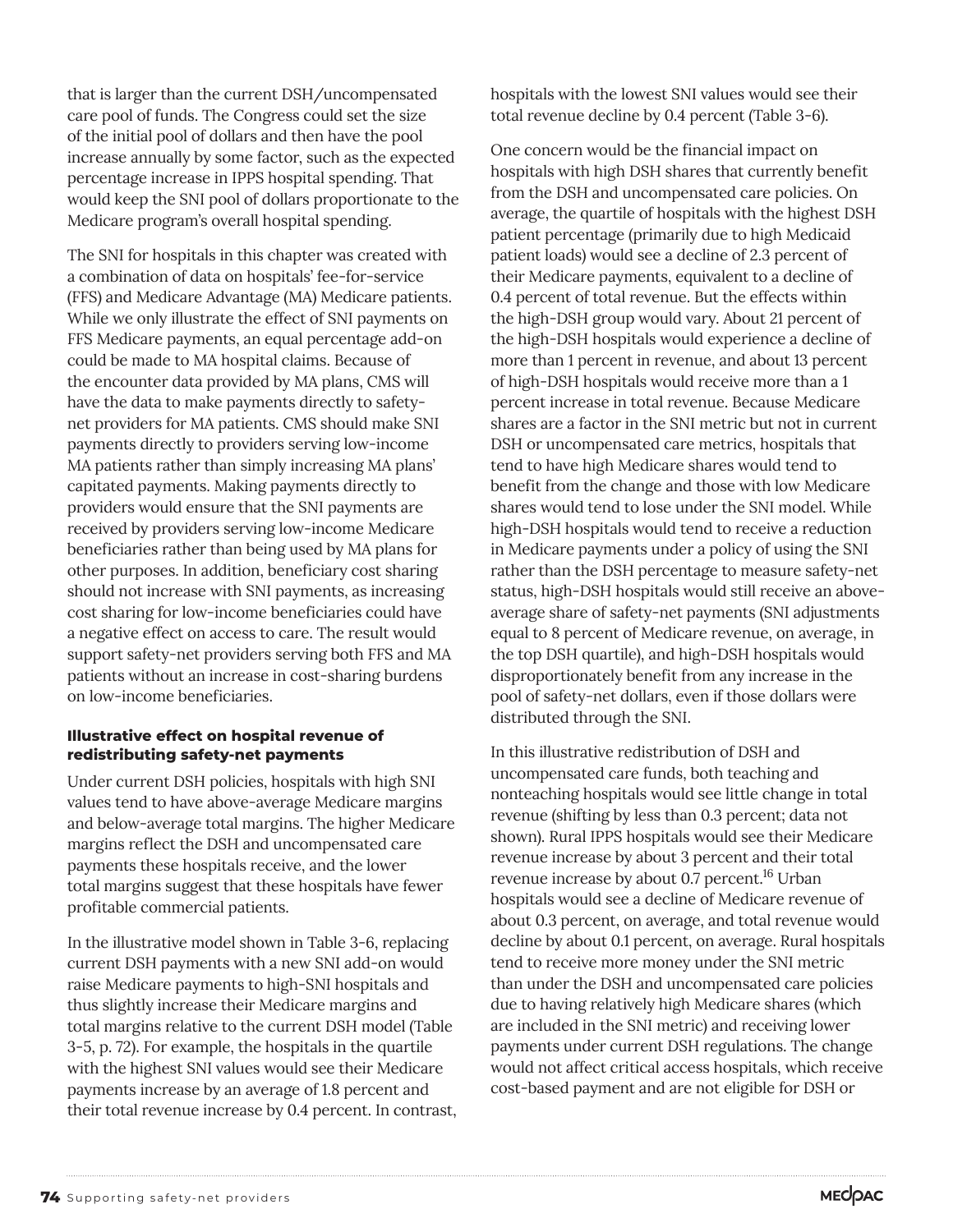#### **3–6 Illustrative example: Redistributing existing DSH and uncompensated care dollars based on the SNI would slightly increase margins of hospitals with large shares of low-income Medicare beneficiaries**

|                                                                                                  | DSH percentage,<br>by hospital quartile |                |                |         |                 | LIS.<br>by hospital quartile |                |                |          | Safety-Net Index,<br>by hospital quartile |                |       |  |
|--------------------------------------------------------------------------------------------------|-----------------------------------------|----------------|----------------|---------|-----------------|------------------------------|----------------|----------------|----------|-------------------------------------------|----------------|-------|--|
| <b>Hospital characteristic</b>                                                                   | Q1                                      | Q <sub>2</sub> | Q <sub>3</sub> | Q4      | Q1              | Q <sub>2</sub>               | Q <sub>3</sub> | Q4             | Q1       | Q <sub>2</sub>                            | Q <sub>3</sub> | Q4    |  |
| Medicare FFS payment<br>change (in millions)                                                     | 1.0                                     | 0.5            | 0.1            | $-1.6$  | $-0.3$          | $-0.3$                       | 0.5            | 0.2            | $-1.4$   | $-0.1$                                    | 0.8            | 0.7   |  |
| Mean DSH payments as<br>a share of total Medicare<br>payments                                    | 1.4%                                    | 4.9%           | 5.6%           | 10.3%   | 2.7%            | 5.0%                         | 6.3%           | 10.9%          | 3.8%     | 5.2%                                      | 5.8%           | 10.4% |  |
| Mean simulated SNI<br>payments as a share of<br>total Medicare payments                          | 3.4%                                    | 4.0%           | 5.8%           | 8.0%    | 2.4%            | 4.5%                         | 7.0%           | 11.4%          | 2.0%     | 5.0%                                      | 7.7%           | 12.2% |  |
| 2016 margins given current DSH policy                                                            |                                         |                |                |         |                 |                              |                |                |          |                                           |                |       |  |
| Medicare margin                                                                                  | $-13%$                                  | $-10%$         | $-5%$          | $-3%$   | $-13%$          | $-10%$                       | $-7%$          | O%             | $-13%$   | $-10%$                                    | $-6%$          | $-2%$ |  |
| Total margin                                                                                     | 6                                       | 5              | 5              | 3       | 8               | 6                            | 3              | $\overline{2}$ | 8        | 6                                         | 3              | 1     |  |
| Simulated changes in margins caused by a shift to using the SNI to distribute safety-net dollars |                                         |                |                |         |                 |                              |                |                |          |                                           |                |       |  |
| Percent change in<br>Medicare payments                                                           | 2.0%                                    | 0.9%           | 0.2%           | $-2.3%$ | $-0.4\% -0.5\%$ |                              | 0.7%           | 0.4%           | $-1.7\%$ | $-0.2%$                                   | 1.5%           | 1.8%  |  |
| Percent change in<br>total payments                                                              | 0.5%                                    | 0.2%           | $0.0\%$        | $-0.4%$ | $-0.1%$         | $-0.1%$                      | 0.2%           | 0.1%           | $-0.4%$  | 0.0%                                      | 0.3%           | 0.4%  |  |
| Simulated Medicare<br>margin under SNI                                                           | $-11%$                                  | $-9%$          | $-5%$          | $-5%$   | $-14%$          | $-10%$                       | $-6%$          | 0%             | $-15%$   | $-10%$                                    | $-4%$          | 0%    |  |
| Simulated total<br>margin under SNI                                                              | 7%                                      | 5%             | 5%             | 3%      | 8%              | 5%                           | 4%             | 2%             | 8%       | 6%                                        | 4%             | 2%    |  |

Note: DSH (disproportionate share hospital), SNI (Safety-Net Index), LIS (low-income subsidy), FFS (fee-for-service). The unit of analysis is the hospital, with 704 hospitals in each quartile. The full sample of 2,816 hospitals represents all inpatient prospective payment system hospitals with more than 200 Medicare discharges and complete data. The margins presented are the median margin for the quartile. The LIS shares in this table are the average of inpatient and outpatient LIS shares. Medicare shares are presented as a share of adult and pediatric inpatient days, including Medicare Advantage days. Medicare patients tend to have longer lengths of stay and thus a large share of inpatient days. The non-Medicare margin excludes FFS Medicare revenue and costs from the margin computation. "DSH percentage" refers to the disproportionate share patient percentage. The SNI consists of adding the share of Medicare patients who are LIS, the share of revenue spent on uncompensated care, and one-half of the hospital's Medicare share. The half weight on Medicare shares reflects its lower effect on non-Medicare margins, as tested in series regression analyses. The redistribution of safety-net dollars (DSH and uncompensated care dollars) was computed as a percentage add-on to each hospital's inpatient and outpatient Medicare payments; it was approximately equal to a 0.3 percent add-on for each 1 percentage point increase in the SNI. The mean add-on is 7 percent in the illustrative example.

Source: MedPAC analysis of claims, cost report, and closure data.

uncompensated care dollars. While the ownership of hospitals that gain under the redistribution would vary, hospitals benefiting from the redistribution are more likely to be government-owned hospitals. About 17 percent of the hospitals that would gain 1 percent or more due to the SNI redistribution are government

hospitals, while only about 10 percent of the hospitals that would lose 1 percent or more of revenue would be government hospitals. For-profit hospitals would represent 28 percent of the hospitals gaining at least 1 percent and 39 percent of hospitals with revenue declines of 1 percent or more. Nonprofit hospitals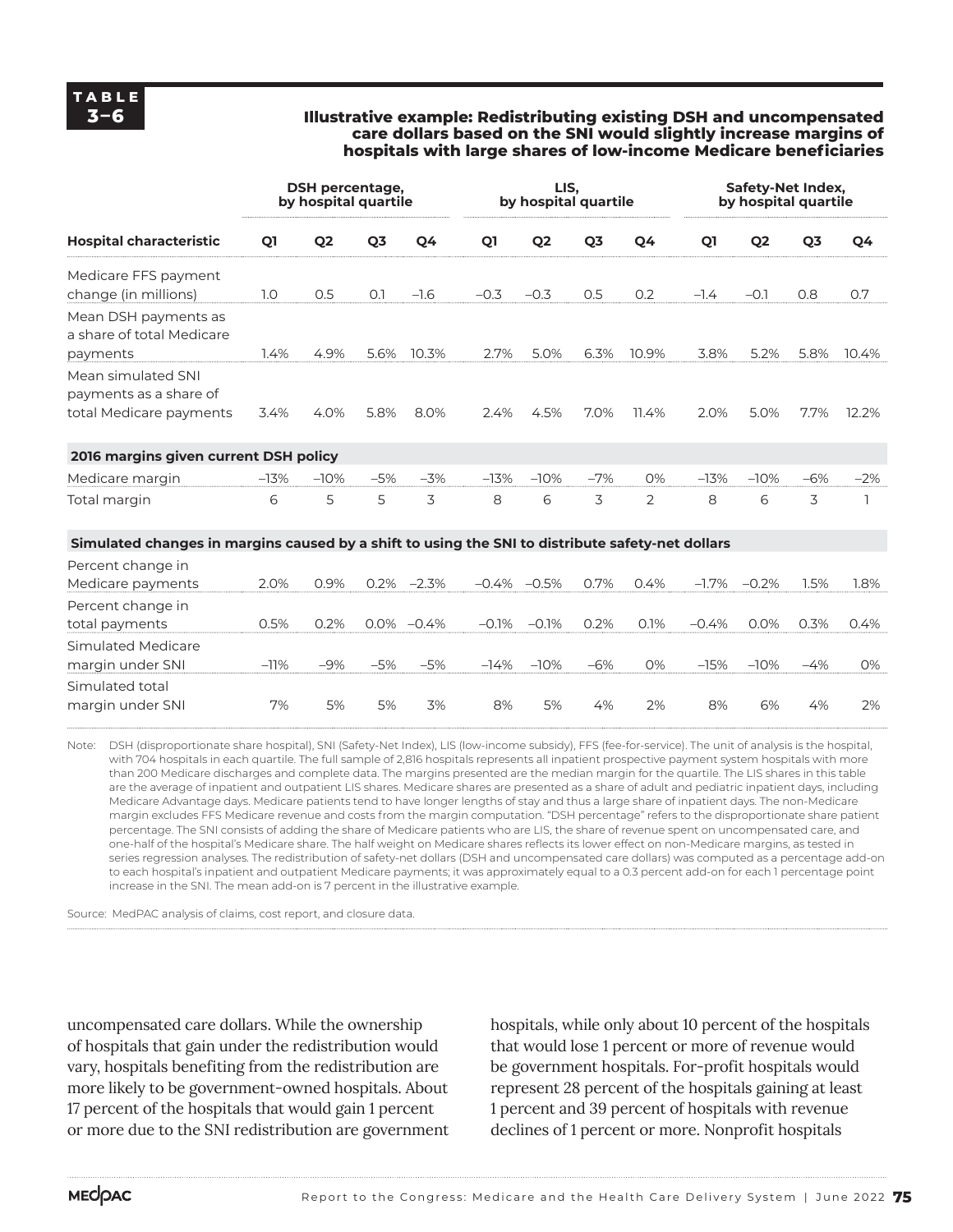would represent 54 percent of the hospitals gaining at least 1 percent and 51 percent of hospitals with revenue declines of 1 percent or more. These results are based on assumptions included in the model and are used to illustrate how margins could change with a shift from a DSH and uncompensated care framework to an SNI

framework. While these figures provide a sense of the magnitude of the changes in a budget-neutral model, actual changes would depend on both the size of the SNI pool of funds and on regulations governing the SNI model. ■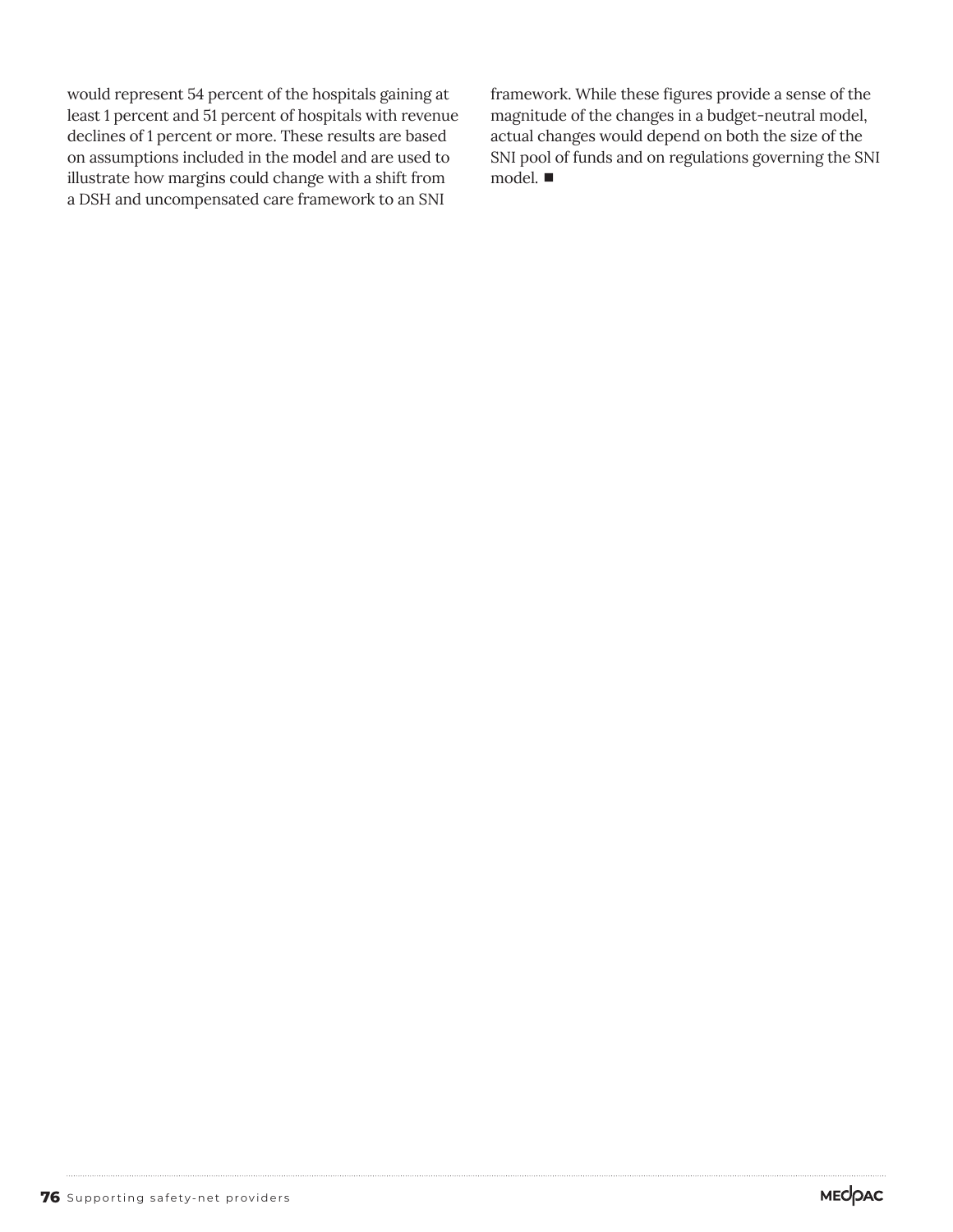## **Endnotes**

- 1 The 340B Drug Pricing Program allows certain hospitals to obtain discounted prices from drug manufacturers. The 340B program could continue in its current form, using existing DSH thresholds, even if the Medicare DSH program was reformed and DSH was no longer used as the basis for distributing Medicare payments to hospitals. Because the 340B program does not distribute Medicare dollars to providers, it differs from the Medicare safety-net policies discussed in this chapter.
- 2 Full-benefit dual-eligible beneficiaries are enrolled in Medicare and also receive the full range of Medicaid benefits offered in a given state. In 2019, about half of full-benefit dual-eligible beneficiaries qualified for Medicaid because they received Supplemental Security Income (SSI) (Medicare Payment Advisory Commission and the Medicaid and CHIP Payment and Access Commission 2022). In 2021, beneficiaries were eligible for SSI if they had limited assets and their income was \$794 or less per month for an individual (\$1,191 for a couple), which equates to about 74 percent of the federal poverty level. Partial-benefit dual-eligible beneficiaries do not receive full Medicaid benefits but qualify for assistance with Medicare costs through one of four Medicare Savings Programs: the Qualified Medicare Beneficiary Program, which pays for Part A and Part B premiums, coinsurance, and deductibles; the Specified Low-Income Medicare Beneficiary Program, which pays for Part B premiums; the Qualifying Individual Program, which pays for Part B premiums; or the Qualified Disabled and Working Individuals Program, which pays for Part A premiums.
- 3 The federal poverty level is the same for the 48 contiguous states, meaning it is not adjusted for cost of living. Alaska and Hawaii have separate, higher federal poverty levels.
- 4 Some variation may also be due to differences in take-up rates of Medicaid, the Medicare Savings Programs, and the LIS across states and because some states set income limits for Medicaid eligibility higher than 150 percent of the federal poverty level. For example, the federal government sets income and asset standards to qualify for the Medicare Savings Programs; states may set their income and asset limits higher than federal standards but may not use more stringent criteria. The federal income limit to qualify for the Qualified Medicare Beneficiary Program is 100 percent of the federal poverty level, but in 2020, Connecticut set the income limit at 211 percent of the federal poverty level (Medicaid and CHIP Payment and Access Commission 2020). In 2020, a total of 14 states and the District of Columbia set more generous income or asset limits for one or more of the Medicare Savings Programs (Medicaid and CHIP Payment and

Access Commission 2020). Many of the 14 states increase or eliminate the asset test but keep the income standards at or near the federal standard.

- 5 Medicare's DSH payments are operationalized as a percentage adjustment to diagnosis related group rates. While the magnitude of the adjustment generally increases as a hospital's DSH patient percentage increases, the amount varies based on formulas that differ depending on hospital characteristics (e.g., urban or rural, number of beds, share of low-income patients). We discuss the primary method for qualifying for DSH payments here. Hospitals may also qualify under an alternate special exception. In this report, "DSH payments" refers to operating DSH payments; Medicare has separate rules for capital DSH payments.
- 6 In 2021, SSI payments are made to individuals with basic income below \$794 per month. Not all income is counted toward the limit (e.g., the first \$20 of Social Security income is not counted). About 10 percent of Medicare discharges are for beneficiaries receiving SSI, while over 20 percent of discharges are for dual-eligible beneficiaries. In most states, all Medicare beneficiaries who receive SSI benefits are eligible for full Medicaid benefits.
- 7 "Non-Medicare" refers to all payments and costs other than for fee-for-service Medicare. Medicare Advantage revenue and costs are still included in the "non-Medicare" margin due to our lack of data on Medicare Advantage payments to hospitals.
- 8 The Affordable Care Act of 2010 stipulated the formula by which the available DSH funds will decline in proportion to the decline in the share of the uninsured population from the 2013 baseline. The rationale is that as the rate of uninsurance declines, hospitals' uncompensated care burdens should also decline.
- 9 For 2022, the DSH pool under the original formula would have been approximately \$14 billion. Therefore, empirically justified DSH payments are equal to \$3.5 billion (\$14 billion × 0.25). Because CMS actuaries predict that the uninsured rate will be 68.57 percent as high in 2022 as it was in 2013, uncompensated care payments are \$7.2 billion (\$14 billion ×  $0.75 \times 0.6857$ ).
- 10 While the patient would not count in terms of the hospital's DSH patient percentage, a hospital would receive some additional funding through the uncompensated care pool if the hospital qualified as a DSH hospital.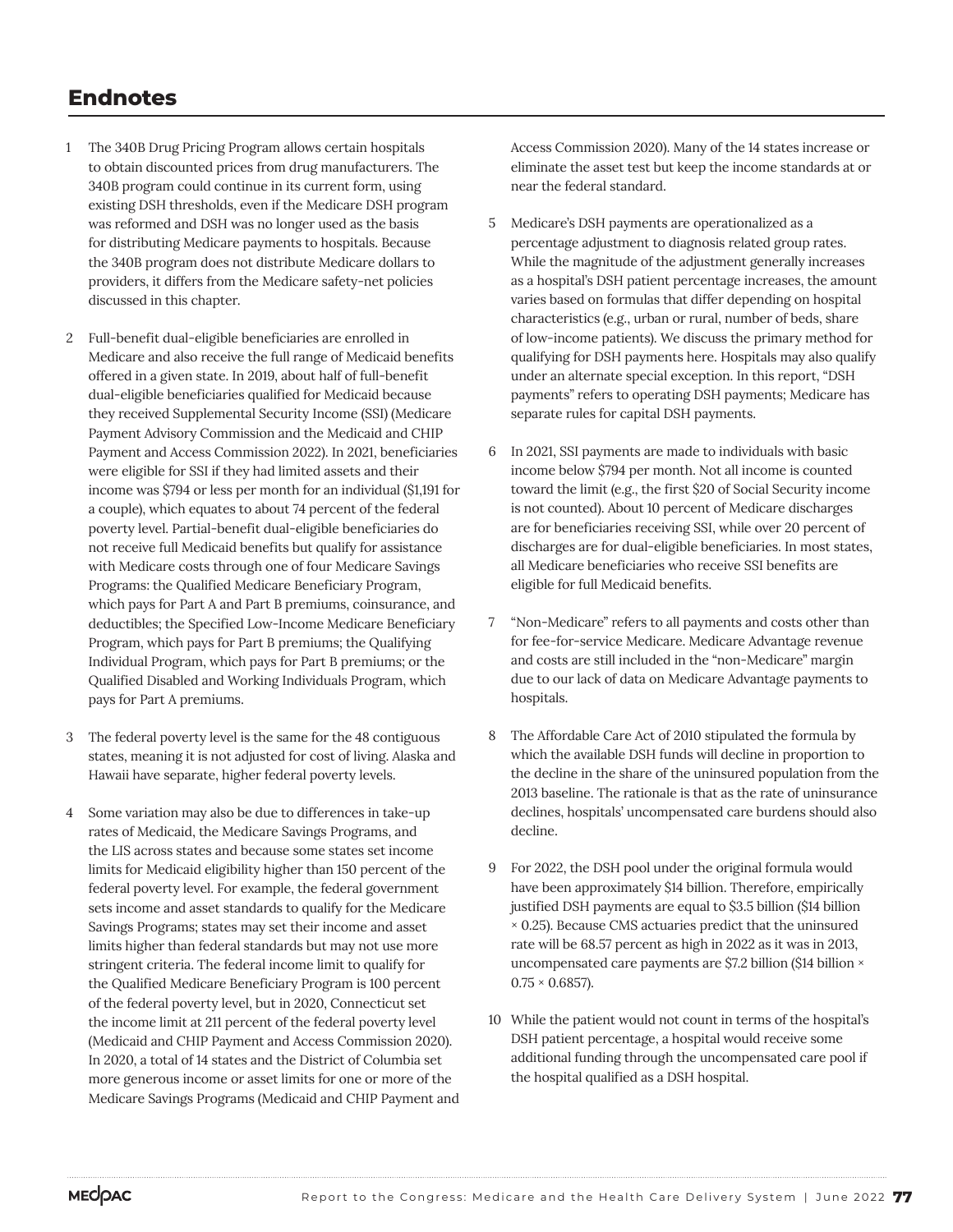- 11 For this analysis, the LIS share measure is an average of LIS shares from inpatient and outpatient claims. We divided IPPS hospitals into quartiles based on the share of their total Medicare volume associated with LIS beneficiaries in 2015. We then analyzed how well this measure predicted hospitals' 2016 margins and closures from 2016 until April 2020. We stop the analysis with the onset of the coronavirus pandemic to avoid confounding factors. However, as a robustness check, we also ran the same analysis using more recent data and found similar results. Specifically, we examined how our various safety-net metrics from 2018 predicted 2019 profit margins and closures from 2019 through fiscal year 2021.
- 12 Using one-half of the Medicare share of total days was determined based on regression models that attempt to explain differences in non-Medicare margins based on the characteristics of hospitals' patients. We found that Medicare shares, uncompensated care shares, and LIS shares were all predictors of hospital margins. Medicaid shares and characteristics of the ZIP codes where the patients lived added little to the explanatory models and were excluded for empirical reasons and to avoid having Medicare directly subsidize Medicaid.
- 13 We measured closures as counts of hospitals. We also measured closures in terms of closed beds to adjust for size of closures and found similar results. The number of closed beds was 10 times larger among hospitals in the highest SNI quartile compared with hospitals in the lowest SNI quartile.
- 14 We also tested redistributing the funds using the LIS variable as the safety-net indicator and achieved results similar to the SNI redistribution.
- 15 This example is oversimplified, and several policy decisions would have to be made in any redistribution. For example, in this model, we allow the new safety-net payments go to all hospitals, including Medicare-dependent hospitals, even if those hospitals receive cost-based payments based on historical costs.
- 16 Under current regulations, sole community hospitals can choose to receive traditional IPPS rates plus DSH and uncompensated care payments or a hospital-specific rate based on their historical costs. In this model, we assumed hospitals that choose the hospital-specific payment rate would continue to do so. However, a few hospitals could switch to the IPPS rates if they were allowed to obtain SNI payments, which could result in slightly higher increases in rural payments than those indicated in this simulation.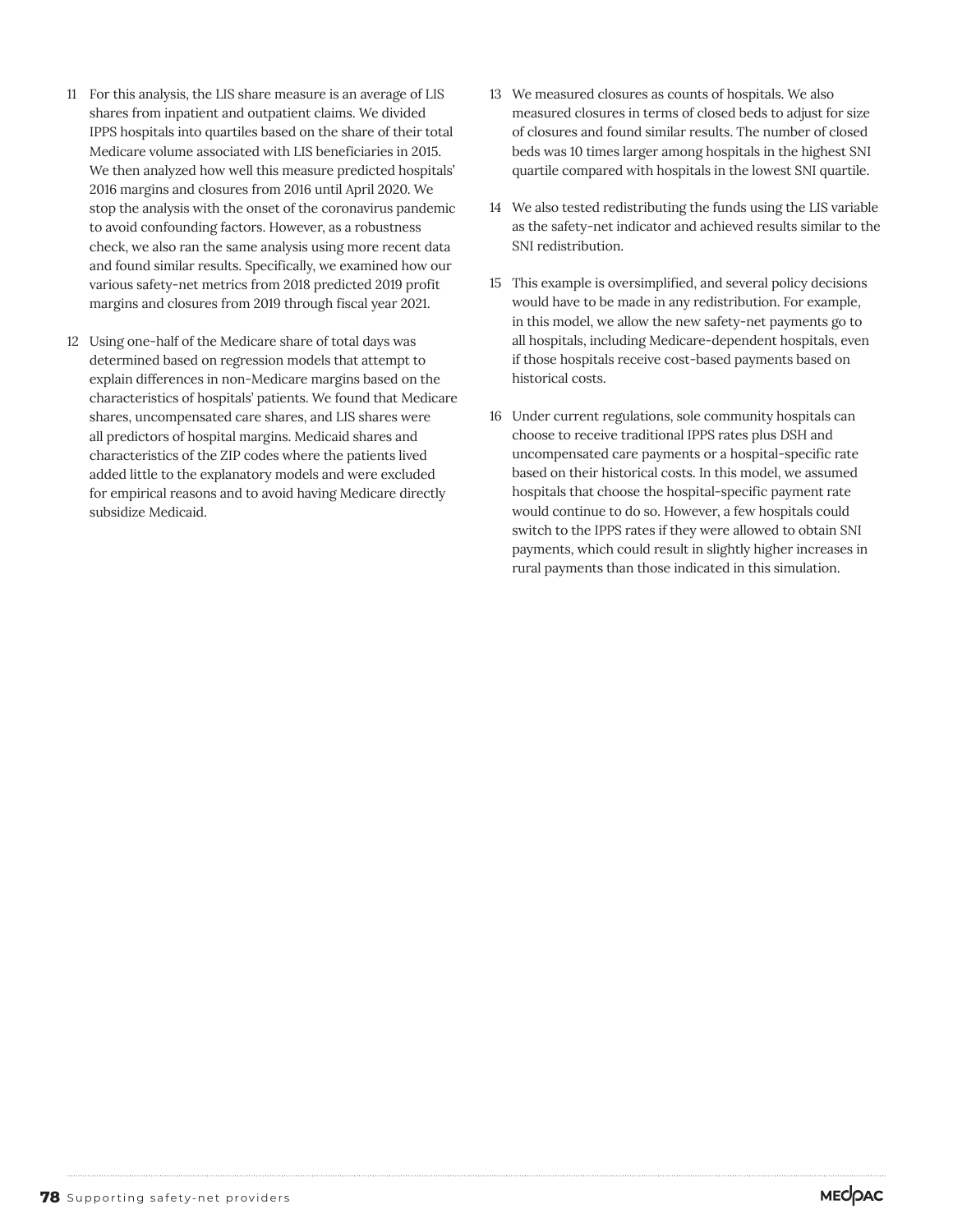## **References**

Census Bureau. 2020. 2019 poverty rate in the United States. https://www.census.gov/library/visualizations/ interactive/2019-poverty-rate.html.

Centers for Medicare & Medicaid Services, Department of Health and Human Services. 2021a. Final rule impact file. https://www. cms.gov/medicare/acute-inpatient-pps/fy-2022-ipps-finalrule-home-page#Data.

Centers for Medicare & Medicaid Services, Department of Health and Human Services. 2021b. Medicare program; hospital inpatient prospective payment systems for acute care hospitals and the long-term care hospital prospective payment system and policy changes and fiscal year 2022 rates; quality programs and Medicare Promoting interoperability Programs requirements for eligible hospitals and critical access hospitals; changes to Medicaid provider enrollment; and changes to the Medicare Shared Savings Program. Final rule. *Federal Register* 86, no. 154 (August 13): 44774-45615.

Centers for Medicare & Medicaid Services, Department of Health and Human Services. 2009. Medicare program; changes to the hospitals inpatient prospective payment system and updates to certain IPPS-excluded hospitals. *Federal Register* 74, no. 165 (August 27): 43768.

Flex Monitoring Team, Rural Research Centers. 2021. Historical CAH data. https://www.flexmonitoring.org/historical-cahdata-0.

Freiman, M. P., and J. Cromwell. 1987. Reimbursement of sole community hospitals under Medicare's prospective payment system. *Health Care Financing Review* 9, no. 2 (Winter): 39-54.

Government Accountability Office. 2020. *Rural hospital closures: Affected residents had reduced access to health care services.* GAO-21-93. Washington, DC: GAO.

Government Accountability Office. 2018. *Federal oversight of compliance at 340B contract pharmacies needs improvement.*  Washington, DC: GAO.

Health Resources and Services Administration, Department of Health and Human Services. 2021. Covered entity search. https://340bopais.hrsa.gov/CoveredEntitySearch/000020143.

Medicaid and CHIP Payment and Access Commission. 2020. *Report to the Congress on Medicaid and CHIP.* Washington, DC: MACPAC.

Medicare Payment Advisory Commission. 2020. *Report to the Congress: Medicare payment policy.* Washington, DC: MedPAC.

Medicare Payment Advisory Commission. 2017. *Report to the Congress: Medicare payment policy.* Washington, DC: MedPAC.

Medicare Payment Advisory Commission. 2016. MedPAC comment letter on CMS's proposed rule on hospital inpatient prospective payment system, May 31.

Medicare Payment Advisory Commission. 2008. *A data book: Health care spending and the Medicare program.* Washington, DC: MedPAC.

Medicare Payment Advisory Commission. 2007. *Report to the Congress: Promoting greater efficiency in Medicare.* Washington, DC: MedPAC.

Medicare Payment Advisory Commission. 2005a. *Report to the Congress: Issues in a modernized Medicare program.* Washington, DC: MedPAC.

Medicare Payment Advisory Commission. 2005b. *Report to the Congress: Medicare payment policy.* Washington, DC: MedPAC.

Medicare Payment Advisory Commission and the Medicaid and CHIP Payment and Access Commission. 2022. *Data book: Beneficiaries dually eligible for Medicare and Medicaid.*  Washington, DC: MedPAC/MACPAC.

Nguyen, N. X., and S. H. Sheingold. 2011. Indirect medical education and disproportionate share adjustments to Medicare inpatient payment rates. *Medicare & Medicaid Research Review* 1, no. 4: E1-E19.

Prospective Payment Assessment Commission. 1998. *Report to the Congress: Context for a changing Medicare program.* Intramural report June. Washington, DC: ProPAC.

Prospective Payment Assessment Commission. 1997. *Medicare and the American health care system: Report to the Congress. Intramural report June.* Washington, DC: ProPAC.

Selden, T. M., Z. Karaca, P. Keenan, et al. 2015. The growing difference between public and private payment rates for inpatient hospital care. *Health Affairs* 34, no. 12 (December 1): 2147-2150.

Sheingold, S. H., R. Zuckerman, and A. Shartzer. 2016. Understanding Medicare hospital readmission rates and differing penalties between safety-net and other hospitals. *Health Affairs*  35, no. 1 (January): 124-131.